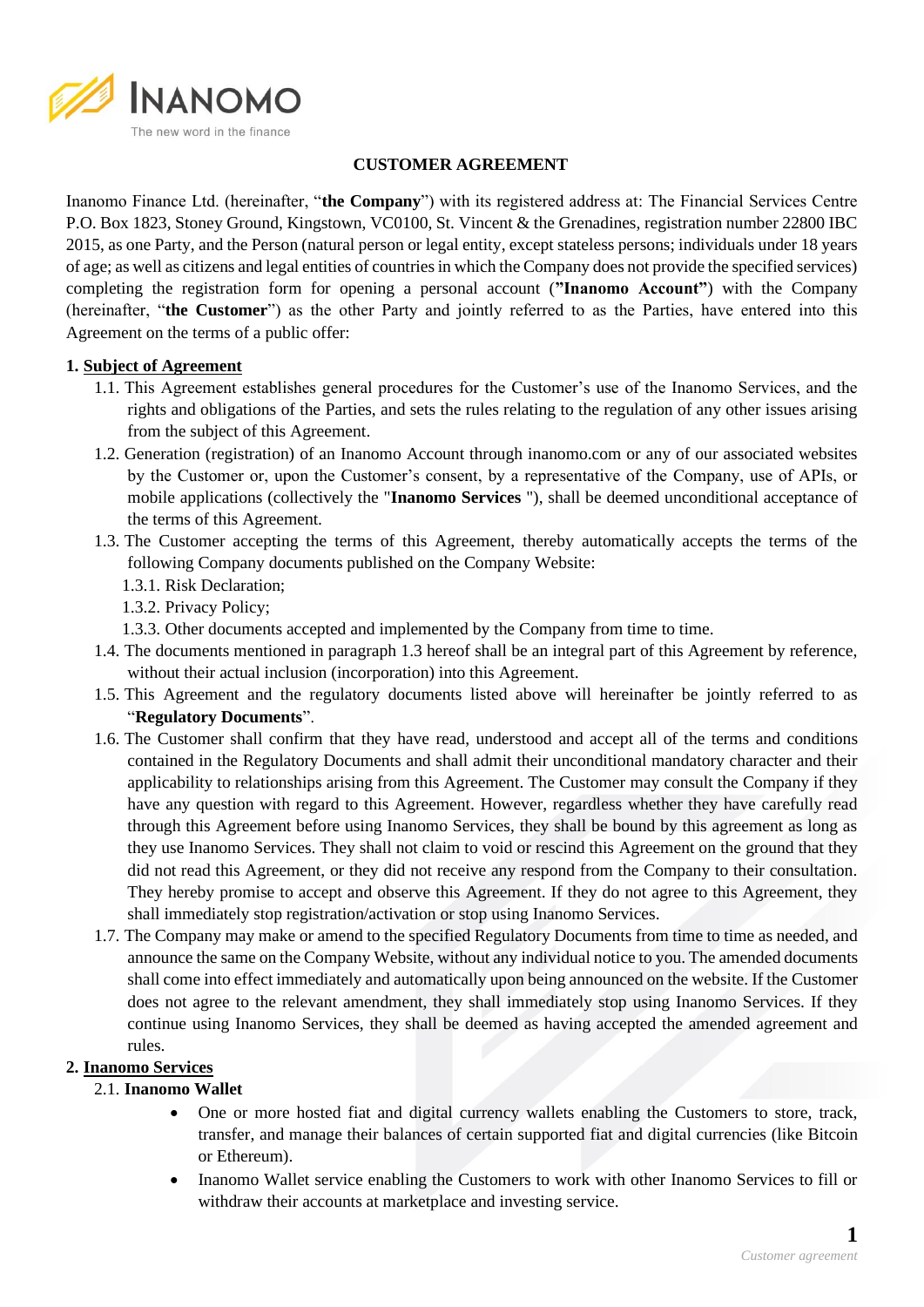

• Inanomo Wallet service enabling the Customers to transfer fiat or digital currencies to other Inanomo Services' users.

### 2.2. **Inanomo Marketplace**

- Inanomo Marketplace service offers an order book for various Digital Currency and Fiat Currency trading pairs (each an 'Order Book').
- Inanomo Marketplace service enabling the Customers to buy and sell Digital Currencies or Fiat Currency in transactions with other Inanomo Services' users.

## 2.3. **Inanomo Investment**

- Inanomo Investment service offers a platform for executing Customers' orders to perform trading operations (hereinafter referred to as the 'Transaction') in international exchange and over-thecounter markets, non-trading operations.
- Inanomo Investment service enabling the Customers to access to Managed Accounts (a trading account enabling the Manager to use their own capital and the pooled capital of Investors for Management for the purpose of making profit).
- 2.4. We refer to the Inanomo Wallet, Inanomo Marketplace and Inanomo Investment Services, APIs, and mobile applications together as the "**Inanomo Services**".

# **3. Representations and warranties of the Customer**

- 3.1. To be eligible to use the Inanomo Services, the Customer must declare and guarantee that at the time of the conclusion of this Agreement:
	- 3.1.1. If the Customer is a natural person:
		- 3.1.1.1. The Customer is of sound mind and clear memory, has reached the age of majority, has no limitations in capacity, and is fully legally accountable;
		- 3.1.1.2. The Customer has personally filled out the registration form of the Personal Account;
		- 3.1.1.3. The performance of this Agreement will in no way entail statutory non-compliance by the Customer, or violation of any other valid obligations of the Customer before any third parties;
		- 3.1.1.4. The performance of this Agreement will in no way entail a violation of the prescriptions of any decision of the competent court or administrative body that is binding and valid in relation to the Customer;
		- 3.1.1.5. The Customer is not a resident or tax resident of the United States of America, Iraq, Iran, or North Korea.
	- 3.1.2. If the Customer is a legal entity:
		- 3.1.2.1. The Customer is duly established and legally exists in accordance with the laws of the country of its registration;
		- 3.1.2.2. The Customer is not registered in the United States of America, Iraq, Iran, or North Korea, and is not recognized as a legal entity within the jurisdiction of the above countries;
		- 3.1.2.3. The person who filled out the registration form of the Personal Account on behalf of the Customer was duly authorized to do so;
		- 3.1.2.4. The performance of this Agreement will in no way entail statutory non-compliance by the Customer, or violation of any other valid obligations of the Customer before any third parties;
		- 3.1.2.5. The performance of this Agreement will in no way entail a violation of the prescriptions of any decision of the competent court or administrative body that is binding and valid in relation to the Customer;
		- 3.1.2.6. If applicable, the Customer has duly obtained all the necessary corporate approvals related to the entering into and execution of this Agreement, as provided for by the corporate rules and procedures adopted by the Customer;
		- 3.1.2.7. Any person performing this Agreement or performing any other actions related to the fulfillment of this Agreement on behalf of the Customer, is duly authorized by the latter to perform such actions and has no implied (indirect) restrictions imposed on it.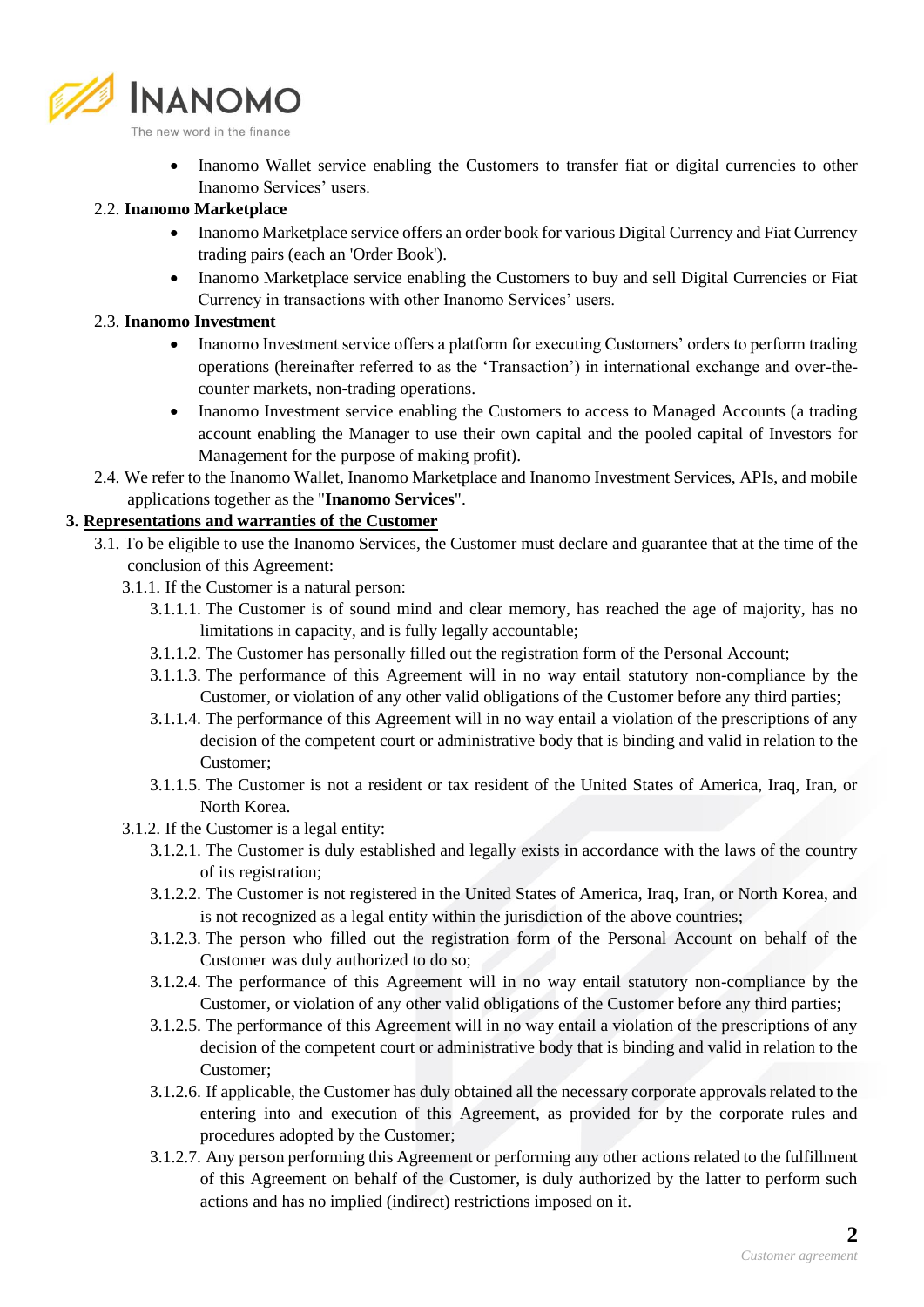

- 3.1.3. General guarantees applicable to all Customers:
	- 3.1.3.1. The Customer has read, understood and fully accepts the terms of this Agreement, as well as the terms of all applicable Regulatory Documents of the Company posted on the Company Website.
	- 3.1.3.2. All and any information provided by the Customer to the Company including the information provided for registration on the Company Website, is true, accurate and complete. The Customer providing misleading, inaccurate or incomplete information shall guarantee that all risks, including, without limitation, financial risks associated with such information, shall be sole responsibility of the Customer, without any exemptions or refusals;
	- 3.1.3.3. The Customer is duly authorized to enter into this Agreement, to give inquiries and instructions, as well as to fulfill its obligations in accordance with the Regulatory Documents;
	- 3.1.3.4. The Customer acts as a principal;
	- 3.1.3.5. All trading systems used by the Customer are not aimed at exploiting possible vulnerabilities of the Company's software;
	- 3.1.3.6. The Customer has not received any guarantees on the success of the Transactions with any financial instruments from the Company or any of the Company's employees, either officially or unofficially, and has not entered into this Agreement with the expectation or confidence in the possibility of obtaining such guarantees in the future.

If the Customer does not have the said capacity, you and your guardian shall undertake all consequences resulting from your actions and the Company shall have the right to cancel or freeze your account in addition to filing claims against you and your guardian for compensation.

- 3.2. Any of the above guarantees shall be valid at the time of entering into this Agreement, as well as during the whole term of this Agreement. Should any of the above guarantees prove invalid at any time, the Company reserves the right, at its sole discretion, to unilaterally terminate this Agreement, notifying the Customer accordingly by any of the methods specified in Section 11 of the Agreement.
- 3.3. The Company reserves the right, at any time and in its sole discretion, to request the Customer to provide evidence of the validity of any of the above guarantees. In the event that the Customer refuses to fulfill the obligation provided for herein, the Company reserves the right, at its sole discretion, to unilaterally terminate this Agreement by notifying the Customer by any of the methods specified in Section 11 of the Agreement.

### **4. Registration and Account**

- 4.1. In order to use the Inanomo Services, the Customer will need to register for an Inanomo Account by providing their name, an e-mail address, password, and accepting the terms of this Agreement and our [Privacy Policy](https://www.coinbase.com/legal/privacy?country=UK) (the Regulatory Documents). The Customer shall provide their real name, ID type, ID number and other information required by the laws and regulations. If any information the Customer has provided during the registration is inaccurate, the Company will not take any responsibility and any loss, direct or indirect, and adverse consequence resulted therefrom will be borne by the Customer. Inanomo Accounts can only be used by the person whose name they are registered under. the Company reserves the right to suspend, freeze, or cancel accounts that are used by persons other than the persons whose names the accounts are registered under. the Company will also not take legal responsibility for these accounts. We may, in our sole discretion, refuse to open an Inanomo Account for the Customer.
- 4.2. The Customer agree to provide the Company with the information required for the purposes of identity verification and the detection of money laundering, terrorist financing, fraud, or any other financial crime and permit the Company to keep a record of such information. The Customer will need to complete certain verification procedures before they are permitted to use the Inanomo Services and access to one or more Inanomo Services, including certain transfers of fiat and digital currencies. The information the Company request may include certain personal information, including, but not limited to, Customer's name, address, telephone number, e-mail address, date of birth, taxpayer identification number, government identification number, and information regarding their bank account (such as the name of the bank, the account type, routing number, and account number). In providing the Company with this or any other information that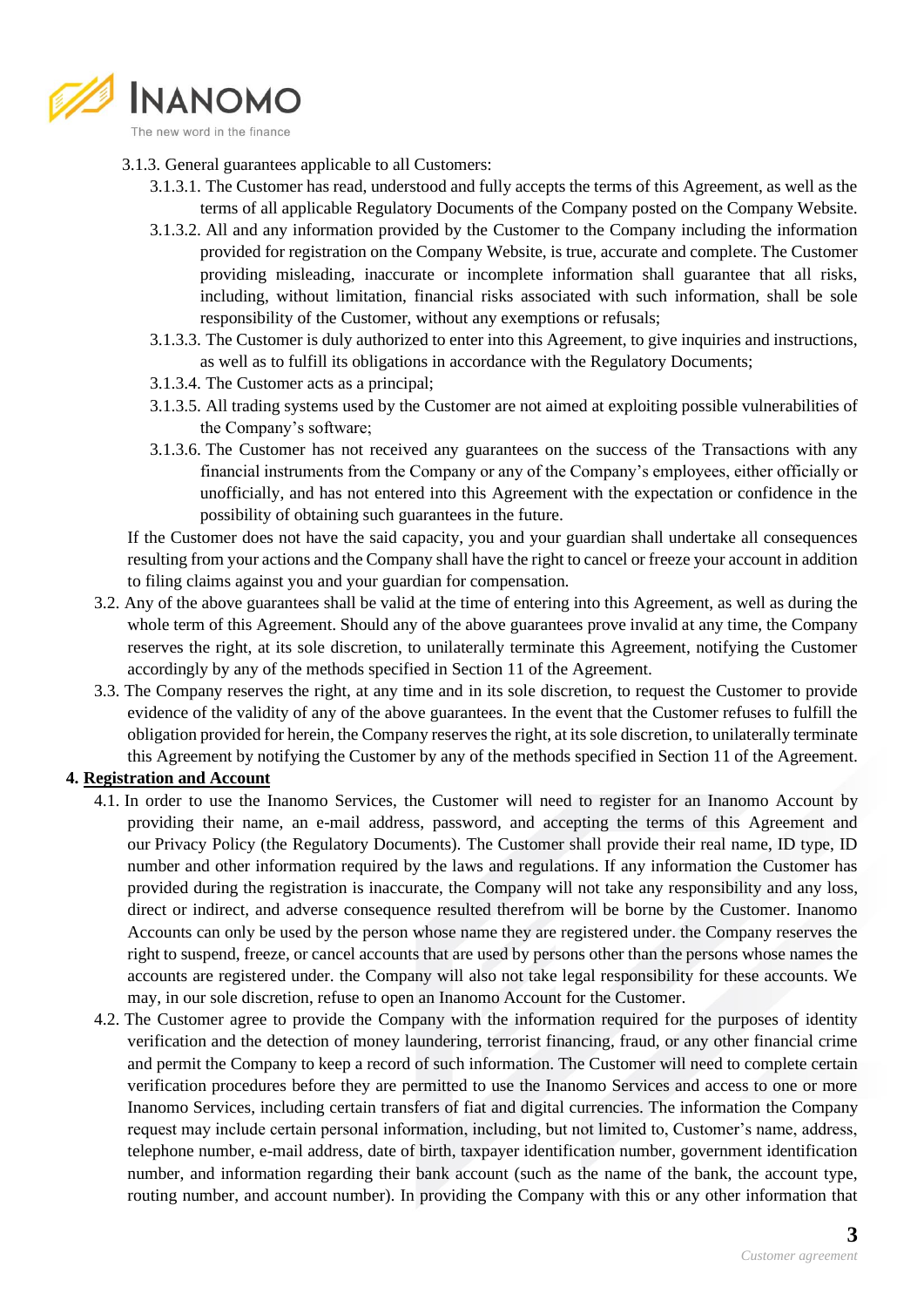

may be required, the Customer confirm that the information is accurate and authentic. The Customer agree to keep the Company updated if any of the information they provide changes. The Customer authorise the Company to make the inquiries, whether directly or through third parties, that the Company consider necessary to verify Customer's identity or protect they and/or the Company against fraud or other financial crime, and to take action the Company reasonably deem necessary based on the results of such inquiries. When the Company carry out these inquiries, the Customer acknowledge and agree that their personal information may be disclosed to credit reference and fraud prevention or financial crime agencies and that these agencies may respond to our inquiries in full. This is an identity check only and should have no adverse effect on Customer's credit rating.

4.3. The entrance to the Inanomo Account is protected by a password, which is set by the Customer independently when registering on the Company Website. All instructions executed through the Inanomo Account with a password entered are considered personally executed by the Customer. This means that the Customer bears full and direct responsibility for the fulfillment of any of their obligations under the transactions performed in the Inanomo Account.

## **5. Rights and Obligations of the Parties**

- 5.1. The Customer shall:
	- 5.1.1. Provide the Company with information required and sufficient for setting up an Inanomo Account. All information provided by the Customer, including the information on the Customer's trading experience and implementation skills, investment and any other financial transactions, shall be correct, accurate, up-to-date and complete.

The Customer shall also undertake to promptly notify the Company of any changes in this information by any of the methods specified in Section 9 of the Agreement.

- 5.1.2. Strictly comply with the requirements of the Regulatory Documents;
- 5.1.3. Observe the legislation applicable to the Customer and abstain from the use of the Inanomo Account for criminal or any other illegal purposes;
- 5.1.4. Not disclose to third parties any access codes or other information, including any data required for the transfer of the Company's instructions for transactions, investment operations and money transfers, except as expressly provided in this Agreement;
- 5.1.5. Notify the Company of the fact of the transfer of funds to the Company's account using any of the methods provided for by the Company. The list of methods for transferring funds to the Company's account is published on the Company Website;
- 5.1.6. Perform other duties established by this Agreement.
- 5.2. The Customer has the right to:
	- 5.2.1. Perform transactions using any trading platform provided by the Company, which includes the processing and transmission of the data submitted by the Customer using a personal computer or any other device connected to the Internet, in a manner chosen by the Customer;
	- 5.2.2. Make investments in managed accounts;
	- 5.2.3. Buy or/and sell Digital Currencies or Fiat Currency on Inanomo Marketplace;
	- 5.2.4. Contact the Company to obtain clarifying information on quotes;
	- 5.2.5. Receive any information about the status of the Inanomo Account upon request, subject to the technical possibility of transmitting such information at the time of the request;
	- 5.2.6. Manage all the funds available on the Balance Account of the Inanomo Wallet, including the right to transfer these funds to their accounts at marketplace and investing service (Investment Accounts or/and Trading Accounts);
	- 5.2.7. Replenish their Balance Account and withdraw funds from their Balance Account in accordance with the procedure established by the Regulatory Documents;
	- 5.2.8. Enjoy other rights established by this Agreement.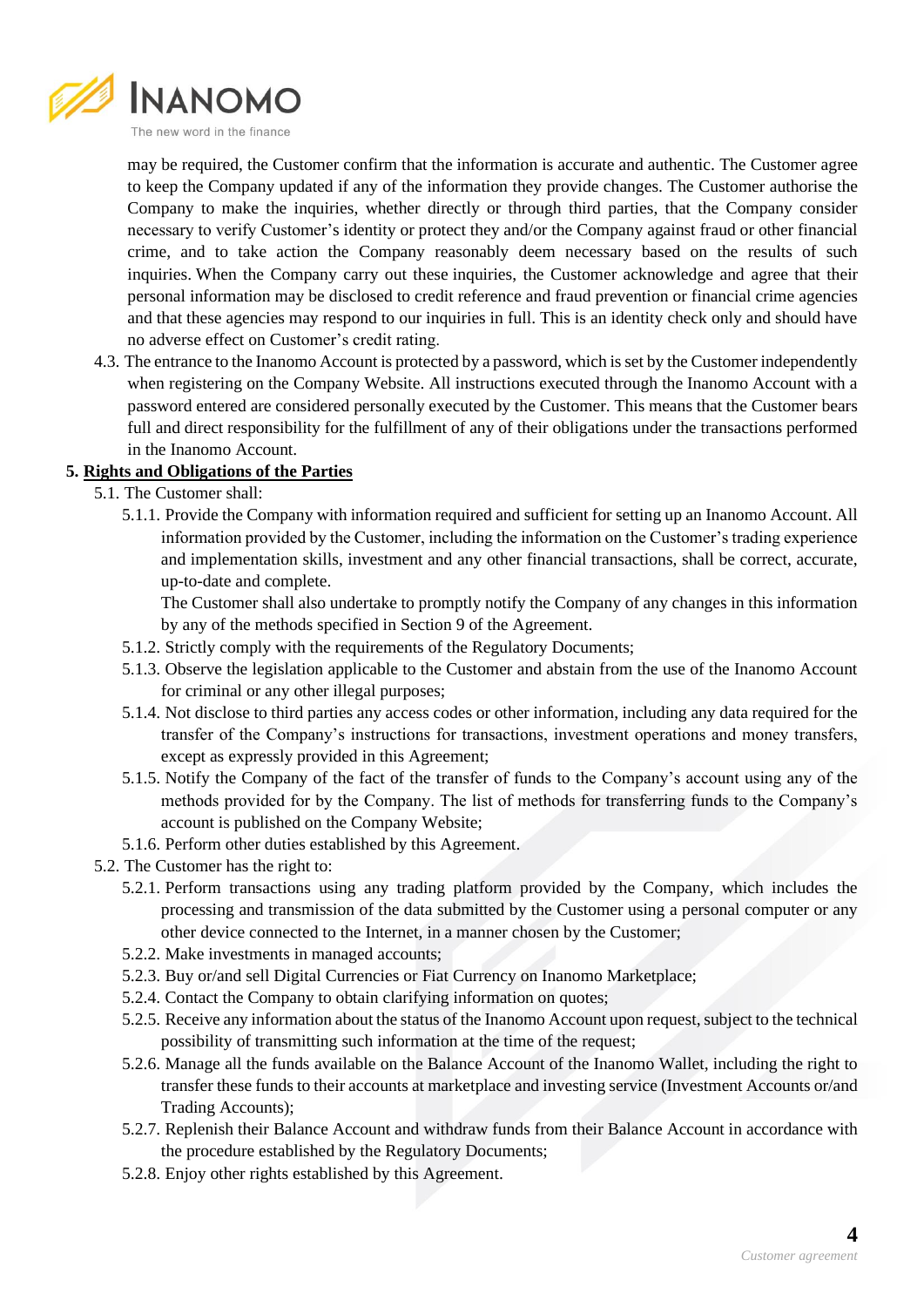

- 5.3. The Company shall:
	- 5.3.1. Provide the Customer with information that the Customer is entitled to receive under the Agreement;
	- 5.3.2. Perform Transactions under the Customer's instructions, in accordance with this Agreement and the Regulatory Documents of the Company;
	- 5.3.3. In accordance with the procedure established by this Agreement, make payment to the Customer when due;
	- 5.3.4. Transfer to the Balance account of the Inanomo Wallet the funds received from the Customer in accordance with the procedure established in this Agreement;
	- 5.3.5. Perform other duties established by this Agreement.
- 5.4. The Company has the right to:
	- 5.4.1. Require the Customer to provide the Company with information required and sufficient for proper identification of the Customer when setting up an Inanomo Account with the Company, making Transactions, Trading or/and Investment Operations and/or depositing or withdrawing funds;
	- 5.4.2. Reject the Customer's transactions in case of the Customer's failure to provide the information specified in Paragraph 5.1.1 of this Agreement, or in the event that the identification data of the Customer is incorrect or misleading;
	- 5.4.3. Demand from the Customer proper fulfillment and/or compliance with the requirements of the Regulatory Documents;
	- 5.4.4. Terminate this Agreement unilaterally in the event of the Customer's improper fulfillment of its obligations under this Agreement, as well as in the event of the Customer's systematic violation of the Regulatory Documents, or in the event when there are sufficient grounds to assume that the Customer is attempting to illegally use the software provided by the Company and the funds transferred to the Company's account;
	- 5.4.5. Forcibly close the Customer's Inanomo Account in the event of unilateral termination of this Agreement according to Paragraph 5.4.4 hereof;
	- 5.4.6. To request from the Customer, for the purpose of their identification:
		- When the Customer is a natural person: an identity document;
		- When the Customer is a legal entity: registration and constituent documents and the documents confirming its status;
	- 5.4.7. Record telephone conversations, as well as messages transmitted via postal (electronic) services, facsimile and other communications, which in the event of a dispute related to the execution of this Agreement will be accepted by the Parties as evidence;
	- 5.4.8. Refuse to give the Customer any recommendations and/or consultations on issues related to the taxation of the Customer, as well as the tax regime of the transactions performed by the Customer;
	- 5.4.9. At its own discretion, refuse to set up (register) the Inanomo Account;
	- 5.4.10. Enjoy other rights established by this Agreement.
- 5.5. The Company may comply with the Customer's instructions or requests, even though such an operation may be disadvantageous for the Customer. The Company is not obliged, with the exception of the cases specified in this Agreement and the relevant Regulatory Documents, to monitor and notify the Customer about the status of their trading operation; send requests for additional margin; forcibly close any open position of the Customer. Unless it is specifically agreed otherwise, the Company is not obligated to attempt to perform the Customer's instructions at quotes more beneficial than those offered to the Customer through the trading platform.
- 5.6. The Customer does not have the right to demand investment/trading recommendations from the Company, as well as other information that can motivate the Customer to carry out trading operations.
- 5.7. The Company may in its sole discretion provide information, recommendations and advice to the Customer, but in this case it will not bear any responsibility for the consequences and profitability of such recommendations and advice for the Customer. The Customer acknowledges that in the absence of fraud,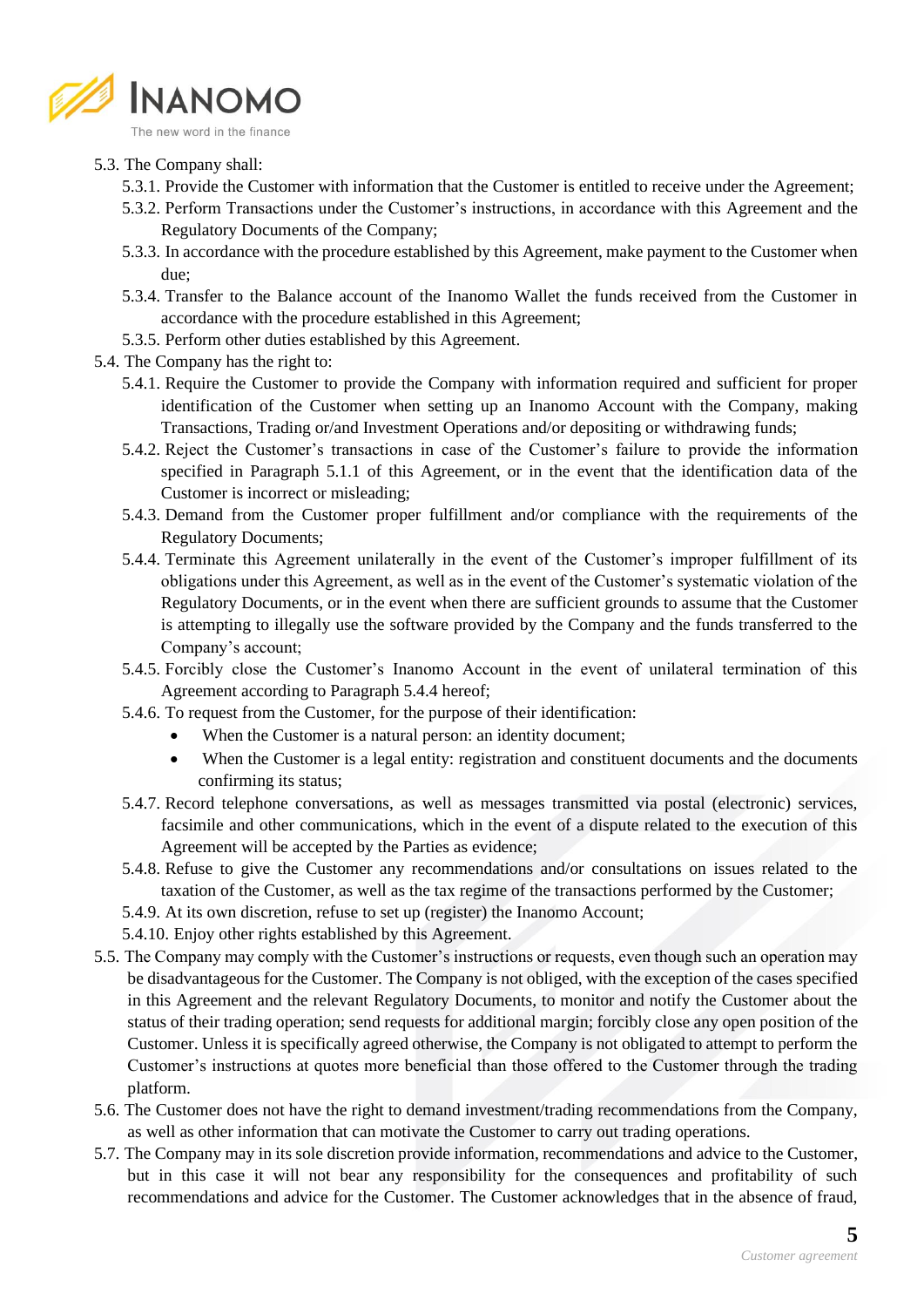

willful default or gross negligence, the Company shall not be liable for any losses, costs, expenses and damages of the Customer resulting from inaccurate information provided to the Customer, including, but not limited to, information about the Customer's trading operations. While the Company retains the right to cancel or close any position of the Customer under certain conditions described in this Agreement or the relevant Regulatory Documents, all operations performed by the Customer as a result of such inaccurate information or error, however, will remain in force and are binding on both the Customer and the Company.

- 5.8. The Company, its partners or any of its affiliates may have a financial benefit, legal relationship or agreement regarding any operation in the Inanomo Account; or a financial benefit, legal relationship or agreement that conflicts with the interests of the Customer. As an example, the Company may:
	- 5.8.1. Act as a principal with respect to any instrument and its own account by selling or buying an instrument from the Customer;
	- 5.8.2. Make an offer as counterparty for the trade operation of another Customer of the Company;
	- 5.8.3. Buy or sell a tool that the Company offers to the Customer;
	- 5.8.4. Provide consultations or other services to its partners or other Customers of the Company on tools or basic assets in which they are interested, despite the fact that this might conflict with the interests of the Customer.

The Customer shall agree and authorize the Company to act with respect to the Customer and for the Customer as the Company deems appropriate, regardless of a potential conflict of interest or the existence of some financial interest in relation to any operation performed in the Inanomo Account or in the trading platform, without prior notification of the Customer. The presence of a conflict of interest or financial benefit in relation to any operation performed in the Inanomo Account or in the trading platform should not affect the servicing of the Customer by the Company's employees.

5.9. The Company may act on behalf of the Customer from time to time, interacting with the persons with whom the Company or any of its affiliates have an agreement for the provision of goods or services. The Company shall guarantee that such agreements are entered into, where possible, in the best interests of the Customer, for example, such agreements allow access to information or any other services that would otherwise be unavailable.

### **6. Inanomo Wallet**

- 6.1. The Customer may at any time transfer funds to their Balance Account of their Inanomo Wallet at the Company.
- 6.2. The Customer can load funds (fiat and digital currency) into their Inanomo Wallet using one of the payment methods available on the Company Website, such as a credit or debit card, or bank transfer, or internet payment systems, or digital currency transfer ("**Digital Currency Transactions**") (the Inanomo Wallet will show loaded funds once we have received them). The Customer's Inanomo Wallet may hold funds denominated in different currencies and we will show the balance for each currency that they hold.
- 6.3. The availability of a method of payment depends on a number of factors including, for example, where the Customer are located, the identification information the Customer has provided to the Company, and limitations imposed by third party payment processors.
- 6.4. The funds are credited to the Balance Account only in the currency of that Balance Account. If the Customer has made a transfer to the Balance Account in a currency other than the currency of the Balance Account, the sum will be automatically converted into the currency of the Balance Account at the applicable exchange rate of the Company.
- 6.5. All costs associated with the transfer of funds by the Customer shall be borne in full by the Customer.
- 6.6. The Customer agrees that the Company will keep the Customer's funds in the bank servicing the Company (hereinafter referred to as the "Servicing Bank"). The Company reserves the right at any time in its sole discretion to replace the Servicing Bank.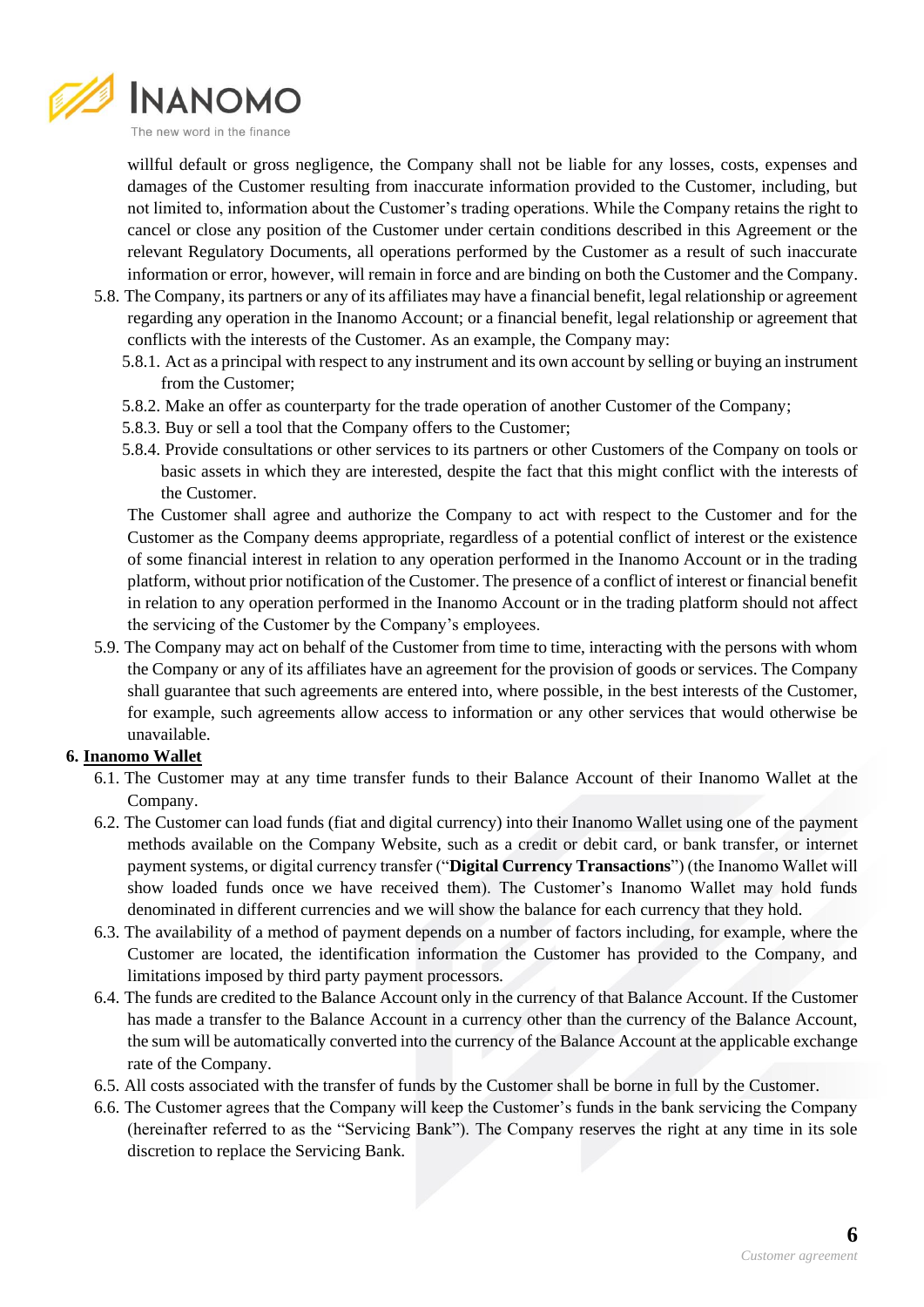

#### 6.7. **Digital Currency Transactions:**

- 6.7.1. The Company will process Digital Currency Transactions in accordance with the instructions we receive from the Customer. The Customer should verify all transaction information prior to submitting instructions to the Company. Digital Currency Transactions cannot be reversed once they have been broadcast to the relevant Digital Currency network.
- 6.7.2. Once submitted to a Digital Currency network, a Digital Currency Transaction will be unconfirmed for a period of time pending sufficient confirmation of the transaction by the Digital Currency network. A Digital Currency Transaction is not complete while it is in a pending state. Digital Currency associated with Digital Currency Transactions that are in a pending state will be designated accordingly and will not be included in the Customer's Inanomo Wallet balance or be available to conduct Digital Currency Transactions.
- 6.7.3. The Company may charge network fees (miner fees) to process a Digital Currency Transaction on the Customer's behalf. The Company will calculate the network fee in its discretion, although we will always notify the Customer of the network fee at or before the time the Customer authorise the Digital Currency Transaction. A full list of Inanomo's fees can be found on the Company Website.
- 6.7.4. The Company may refuse to process or cancel any pending Digital Currency Transaction as required by law or any court or other authority to which Inanomo is subject in any jurisdiction.
- 6.8. Inanomo Wallet Services are available only in connection with those digital currencies that the Company supports, and this may change from time to time. The Company assume no responsibility or liability in connection with any attempt to use the Customer's Inanomo Wallet for digital currencies that we do not support.
- 6.9. The Customer will be able to see their Inanomo Wallet balance and transaction history using their Inanomo Account, including
	- the amount of each fiat and digital currency the Customer have,
	- a reference to identify the payer and / or payee (as appropriate),
	- any fees charged.
	- the date of each transaction.
- 6.10. The Customer may, at its own risk, provide third parties with access to the Customer's Inanomo Wallet. If the Customer do, the Customer should be aware that by virtue of such access, that third party may access the Customer's transactional and other data, and / or may initiate transfers from the Inanomo Wallet.

### 6.11. **Operation of Digital Currency Protocols**:

- 6.11.1. Unless specifically announced on on the Company Website, the Company does not support metacoins, coloured coins, side chains, or other derivative, enhanced, or forked protocols, tokens, or coins which supplement or interact with a Digital Currency we support (collectively, "**Advanced Protocols**"). The Customer should not use their Inanomo Wallet or other Inanomo Services to attempt to receive, request, send, store, or engage in any other type of transaction involving an Advanced Protocol. Inanomo platform is not configured to detect and/or secure Advanced Protocol transactions. The Customer acknowledges and agrees that we have no responsibility whatsoever in respect of an unsupported Advanced Protocol.
- 6.11.2. The Company does not own or control the underlying software protocols which govern the operation of Digital Currencies supported on our platform: generally, the underlying protocols are open source and anyone can use, copy, modify, and distribute them. The Company assume no responsibility for the operation of the underlying protocols and we are not able to guarantee their functionality, security, or availability.
- 6.11.3. The Customer acknowledges and accepts the risk that underlying software protocols relating to any Digital Currency they store in their Inanomo Wallet may change. In particular, the underlying protocols are likely to be subject to sudden changes in operating rules ("forks"), and such forks may materially affect the value, function, and/or the name of the Digital Currency the Customer stores in Inanomo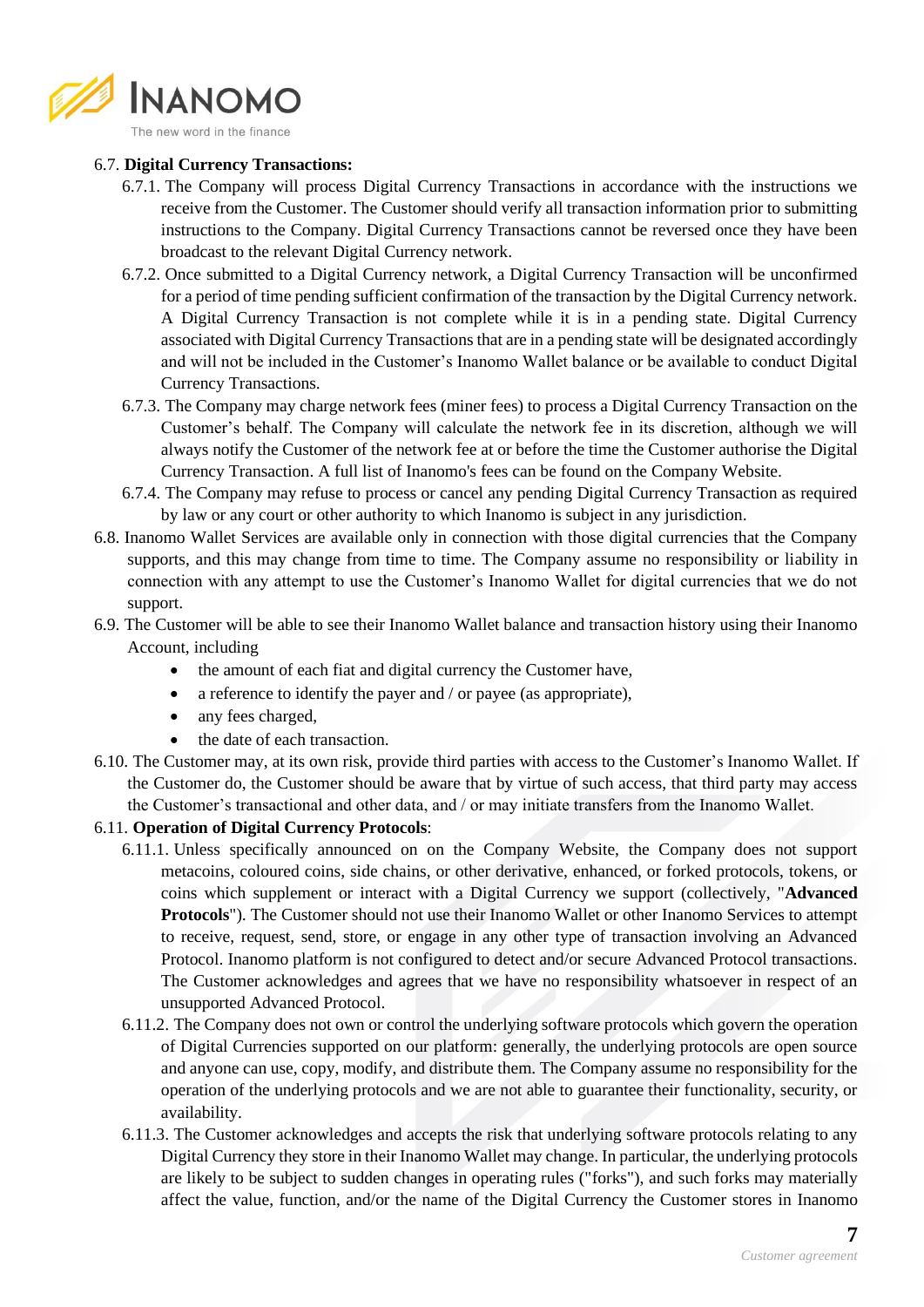

Wallet. This may result in holders of private keys containing a bitcoin balance receiving a corresponding amount of the new cryptocurrency on the newly created blockchain ("air-drop").

- 6.11.4. Where possible, the Company may provide notices or alerts on forks on Company Website and the Customer must read such notices or alerts in order that the Customer may consider how to deal with upcoming forks. However, it is the Customer's responsibility to make themself aware of, and consider how to deal with, upcoming forks. In the event of a fork, there is a risk that the Company may need to temporarily suspend operations in relation to that fork without providing advance notice to the Customer. The Company may, in our reasonable discretion, decline to support any new cryptocurrencies, either or both branches of a fork.
- 6.11.5. The Customer acknowledge the risks presented by forks and the Customer accept that the Company has no responsibility to assist the Customer to move or sell an unsupported branch of a forked protocol.

## **7. Inanomo Marketplace**

7.1. Inanomo Marketplace operates a central limit order book trading platform and settles trades in a number of Digital Asset and Fiat Currency Trading Pairs.

### 7.2. **Orders:**

- 7.2.1. To place an Order on an Order Book, the Customer must have an Available Balance of the relevant Asset on the Customer's Trading Account which is sufficient to cover the total value of the Order plus any applicable fees.
- 7.2.2. When the Customer place an Order, that quantity of the relevant Asset becomes subject to a Hold.
- 7.2.3. The Customer can place an Order as either a Limit Order, a Market Order, or a Stop Order.
- 7.2.4. The Customer may cancel an open Maker Order or Stop Order at any time before it is Filled. No fees are charged for canceled Orders.

### 7.3. **Limit Orders:**

- 7.3.1. A Limit Order is an Order to buy or sell a specified quantity of an Asset at a specified price.
- 7.3.2. A Limit Order will only ever Fill at the specified price or a better price.
- 7.3.3. A Limit Order will be immediately posted to the Order Book (subject to any Time in Force Instructions) and can result in a Maker Order or a Taker Order, or an Order that is partially a Maker Order and partially a Taker Order.
- 7.3.4. Limit Orders may be placed with one of the following Time in Force Instructions:
	- Good til canceled: if posted, the Order will remain on the Order Book until it is canceled by the Customer. This is the default Time in Force Instruction.
	- Good til time: if posted, the Order will remain on the order book until a certain time is reached or the Order is canceled by the Customer.

### 7.4. **Market Orders:**

- 7.4.1. A Market Order is an Order to buy or sell a specified quantity of an Asset at the best available price of existing Orders on the Order Book.
- 7.4.2. There is no guarantee that a Market Order will Fill at the price specified. A Market Order may Fill at a number of different prices, based on the quantity of the Market Order and the quantities of the existing Orders on the Order Book at the time.
- 7.4.3. Depending on the volume and prices of Orders on the Order Book at the time when a Market Order is posted, the Market Order may Fill at a price less favorable than the most recent trade price, in some cases significantly so. This is commonly referred to as 'slippage'.
- 7.4.4. A valid Market Order will be immediately posted to the Order Book. A Market Order is always a Taker Order.

# 7.5. **Stop Orders:**

7.5.1. A Stop Order is an instruction to post an Order to buy or sell a specified quantity of an Asset but only if and when the last trade price on the Order Book equals or surpasses the Stop Price.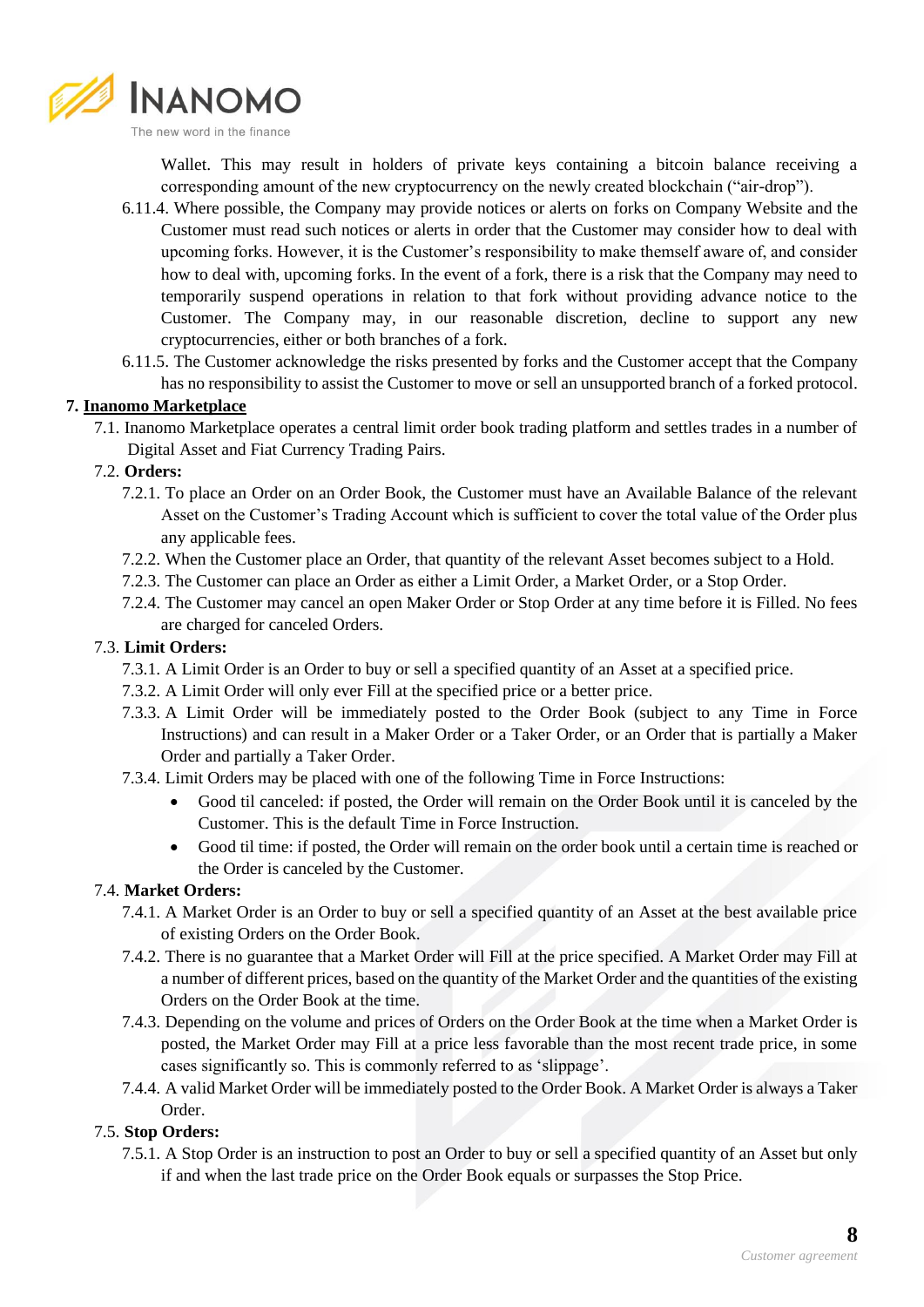

- 
- 7.5.2. Once a Stop Order has been placed, it is considered 'active' until it executes by posting the relevant Order when the Stop Price is triggered.
- 7.5.3. A Stop Order is not posted to the Order Book and is not visible to other Users, but any resulting Order is posted and visible.
- 7.5.4. A Stop Order can be placed as either a Stop Market Order, which posts a Market Order when the Stop Price is triggered, or a Stop Limit Order, which posts a Limit Order when the Stop Price is triggered.
- 7.5.5. A Stop Market Order is subject to slippage in the same way as ordinary Market Orders. A Stop Limit Order is not guaranteed to Fill.
- 7.5.6. Stop Orders may be placed with one of the following Time in Force Instructions:
	- Good til canceled: if posted, the Order will remain on the Order Book until it is canceled by the Customer. This is the default Time in Force Instruction.
	- Good til time: if posted, the Order will remain on the order book until a certain time is reached or the Order is canceled by the Customer.
- 7.6. The Web Interface will display a warning to the Customers who attempt to place an Order which would completely or partially fill at a price which is more than 2% away from the last trade price (slippage warning).

#### 7.7. **Posting of Orders to the Order Book**

- 7.7.1. (Taker Order) If an Order is posted to the Order Book at the same price as one or more existing Orders, it is a Taker Order which will result in an immediate Fill at that price, to the extent of the total quantity of those existing Orders.
- 7.7.2. (Maker Order) To the extent that an Order is posted to the Order Book at a different price to all existing Orders, it is a Maker Order which will remain open at that price on the Order Book until:
	- It is canceled by the Customer;
	- It expires due to a Time in Force Instruction; or
	- It is completely Filled by one or more Taker Orders placed by another Users at the same price.

#### 7.8. **Matching Engine and Order Priority**

- 7.8.1. Inanomo Marketplace matches Taker Orders with Open Maker Orders on each Order Book based on Price-Time Priority.
- 7.8.2. Price-Time Priority means that each time a Taker Order is posted:
	- 7.8.2.1. The Taker Order is matched with the earliest in time Maker Order at the best price on the Order Book; and
	- 7.8.2.2. To the extent that the Taker Order is not completely Filled by that Maker Order, it is matched with any subsequent Maker Orders at that price, in the sequence those Maker Orders were posted; and
	- 7.8.2.3. To the extent that the Taker Order is not completely Filled by one or more Maker Orders described above, it is matched with one or more Maker Orders at the next best price, in the sequence those Maker Orders were posted, and this process is repeated until the Taker Order is completely Filled.
	- 7.8.2.4. All Users on Inanomo Marketplace are subject to the same Price-Time Priority.
	- 7.8.2.5. Subject to Time in Force Instructions, an Order may be matched with a number of corresponding Orders at the same price.
- 7.8.3. Taker Orders are matched with the best available existing Maker Orders. This means that a Limit Order placed outside the market (i.e. a sell Order below the highest existing buy Order, or a buy Order above the lowest existing Sell Order) will be Filled by the best available existing Order rather than an existing Order with the same price as the Limit Order.
- 7.9. When a Maker Order is matched with a Taker Order, those Orders are Filled. An Order may be matched with and Filled by one or more Orders at the same price.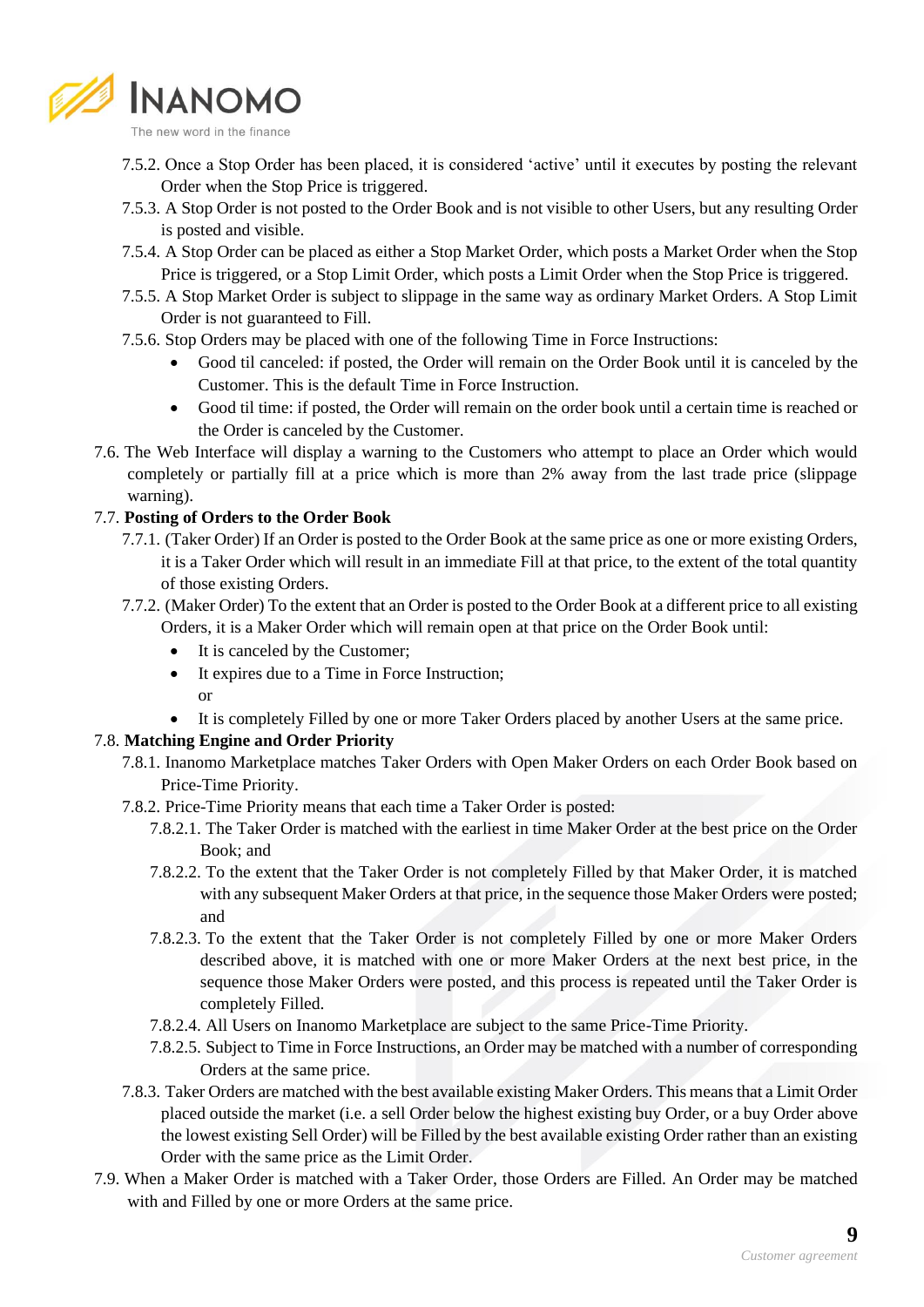

- 7.10. Inanomo Marketplace settles all Filled Orders immediately, by debiting and crediting the relevant balances of Assets in both Trading Accounts, containing Orders.
- 7.11. Subject to daily withdrawal limits the Customer may immediately withdraw all Assets in your Trading Accounts.

## 7.12. **Trading Fees:**

- 7.12.1. Inanomo Marketplace charges a fee for each Taker Order and each Maker Order that is posted to the Order Book.
- 7.12.2. The fee for Taker Order is charged in the Quote Asset and is calculated as a percentage of the Order quantity. The fee is charged by debiting your Available Balance for the amount of the fee at the time that the Taker Order is posted.
- 7.12.3. The fee for Maker Order is charged by debiting your Available Balance for the amount of the fee at the time that the Maker Order is partially or completely Filled. The fee is charged in the Quote Asset and is calculated as a percentage of the amount of the executed Order quantity.
- 7.12.4. Fees may vary between Order Books and trading volume of Asset. A full list of Inanomo's fees can be found on the Company Website
- 7.12.5. All Users pay the same trading fees. Inanomo Marketplace does not provide preferential or discounted fees.

### 7.13. **Restrictions on Order quantity:**

7.13.1. Order Minimums: All Orders placed on Inanomo Marketplace are subject to the following minimum order sizes:

| Currency   | Minimum |
|------------|---------|
| <b>BTC</b> | 0.001   |
| <b>BCH</b> | 0.01    |
| <b>ETH</b> | 0.01    |
| <b>LTC</b> | 0.1     |
| <b>ETC</b> | 0.1     |
| <b>USD</b> | 10      |
| <b>EUR</b> | 10      |
| <b>GBP</b> | 10      |

- 7.13.2. Limit Order Minimums: Order minimums for Limit Orders are enforced on the base currency. For example, the ETH-BTC book has a minimum order size of 0.01 ETH, and the BTC-USD book has a minimum order size of 0.001 BTC.
- 7.13.3. Market Order Minimums: Order minimums for Market Orders are enforced as follows:
	- 7.13.3.1. Buy Orders order minimums are enforced on the quote currency. For example, the ETH-USD book has a minimum size of 10 USD.
	- 7.13.3.2. Sell Orders order minimums are enforced in the base currency. For example, the BTC-USD book has a minimum size of 0.001 BTC.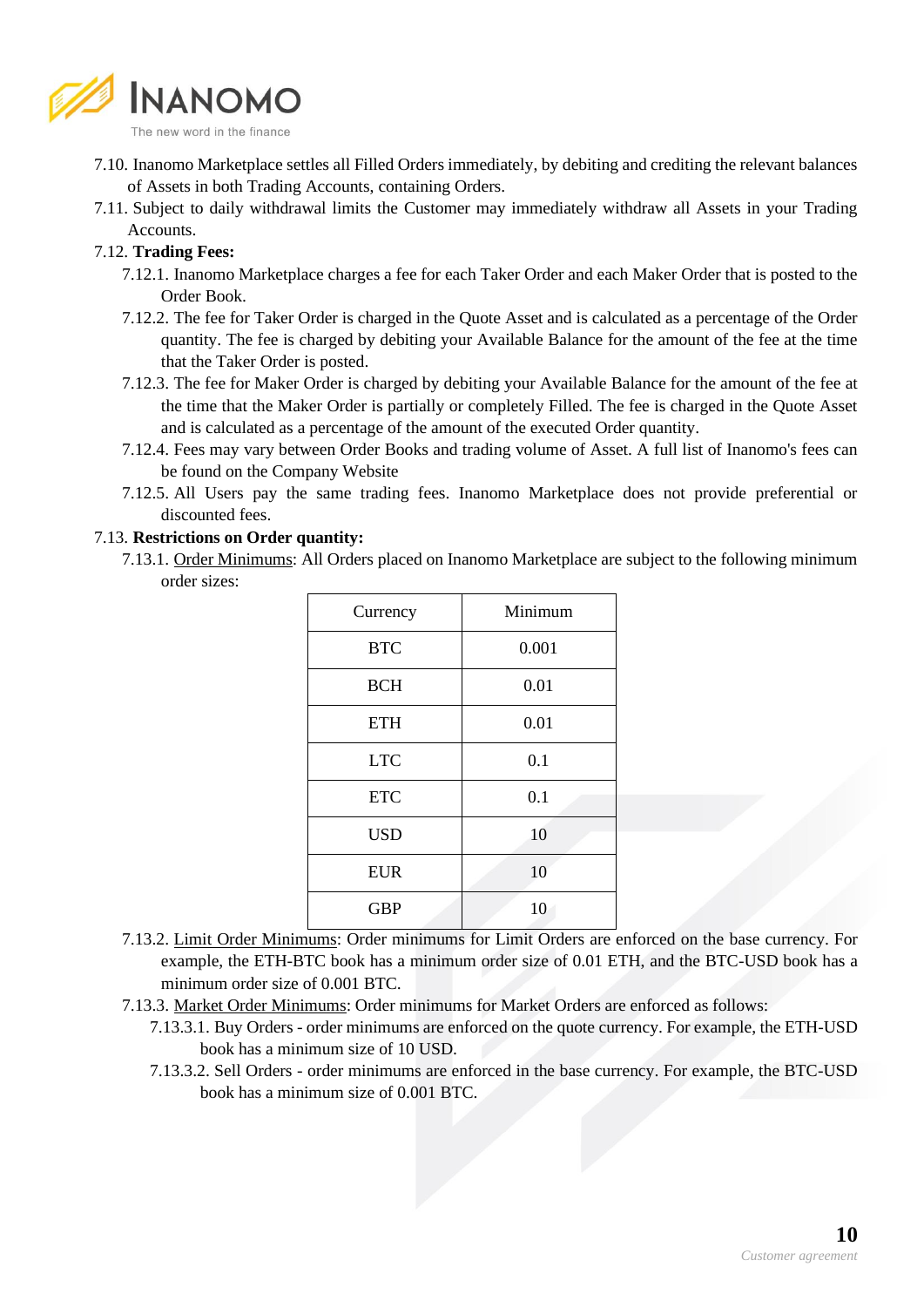

7.13.4. Order Maximums: All Orders placed on Inanomo Marketplace are subject to the following maximum order sizes:

| <b>Book</b>    | <b>Base Currency</b> | Quote Currency |
|----------------|----------------------|----------------|
| <b>BCH-EUR</b> | 50                   | 600,000        |
| <b>BCH-BTC</b> | 200                  | 30             |
| <b>BCH-USD</b> | 350                  | 1,000,000      |
| <b>BTC-EUR</b> | 50                   | 600,000        |
| <b>BTC-GBP</b> | 20                   | 200,000        |
| <b>BTC-USD</b> | 70                   | 1,000,000      |
| ETH-BTC        | 600                  | 50             |
| <b>ETH-EUR</b> | 400                  | 400,000        |
| ETH-USD        | 700                  | 1,000,000      |
| LTC-BTC        | 2,000                | 30             |
| <b>LTC-EUR</b> | 1,000                | 200,000        |
| <b>LTC-USD</b> | 4,000                | 1,000,000      |
| ETC-BTC        | 5,000                | 30             |
| <b>ETC-EUR</b> | 5,000                | 100,000        |
| <b>ETC-USD</b> | 5,000                | 100,000        |

For example: on the ETH-BTC Order Book, orders denominated in ETH will be subject to a 600 ETH maximum, orders denominated in BTC will be subject to a 50 BTC maximum.

- 7.13.5. Updating Order Minimums and Maximums: Inanomo Marketplace will periodically update these Order Minimums and Order Maximums to reflect the current state of our marketplace and the notional value of the assets.
- 7.14. All Trades (Transactions) are Final. All Fills are final and will not be reversed unless:
	- 7.14.1. Inanomo Marketplace is compelled to do so by any applicable law or regulation; or
	- 7.14.2. Due to a serious technical error, Orders or Fills do not occur as specified in these Rules in which case Inanomo Marketplace will make all reasonable efforts to restore all Users to the position they would have been in had the error not occurred.
- 7.15. Inanomo Marketplace may cancel Open Orders in the following circumstances:
	- 7.15.1. Orders placed by the Customers who, in our sole discretion, have engaged in abusive use of the platform, for example, Market Manipulation, or using the API in a manner which unreasonably burdens the platform.
	- 7.15.2. Orders which under the circumstances involve an obvious error with respect to price, quantity, or other parameters - a 'clearly erroneous transaction'.
	- 7.15.3. If required by any applicable law or regulation, including specifically where Inanomo Marketplace is required to suspend or terminate an Inanomo Account.
	- 7.15.4. If required for technical reasons.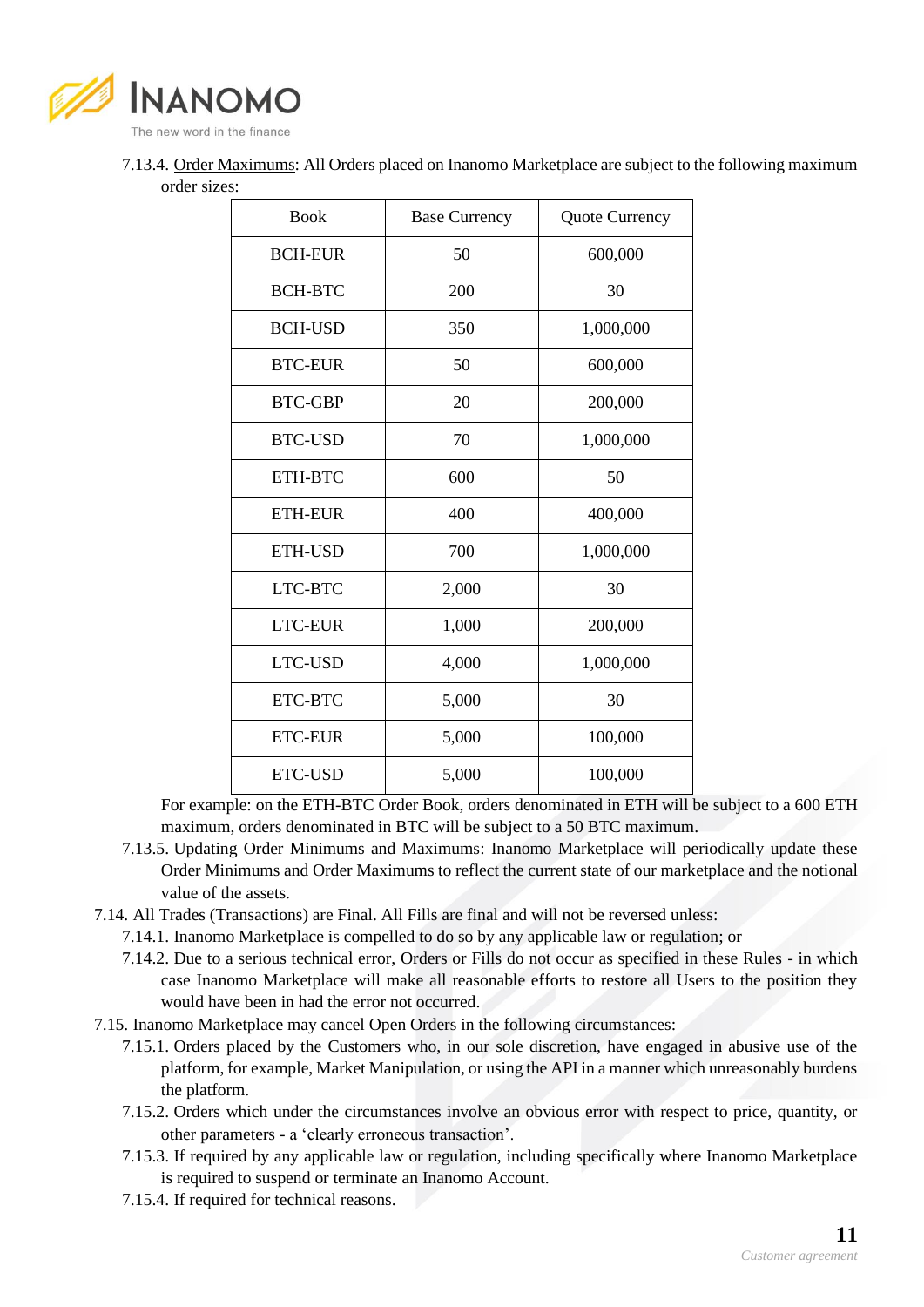

- 7.16. All Users have equal access to the Inanomo APIs and Web Interfaces (together as the "**Customer Terminal**"). Inanomo Marketplace does not provide prioritized access to any User.
- 7.17. The Company has the authority to take any action deemed appropriate to preserve market integrity. Such actions include, but are not limited to, the halting of trading, modifying risk-mitigating parameters, restricting User access to Inanomo Marketplace, restricting order types to limit only, canceling orders resting in the order book, or any other actions deemed to be in the best interest of Inanomo Marketplace.
- 7.18. If technical reasons prevent or degrade Users' ability to place or cancel Orders, or prevent or degrade access to Inanomo APIs or the Web Interfaces or affect the operation of Inanomo Marketplace Order Books or matching engines, then the Company may, in its discretion, take one or more of the following actions in respect of one or more Order Books:
	- Temporarily disable depositing or withdrawing Assets.
	- Cancel Open Orders.
	- Disable the ability to place new Orders (Cancel-Only Mode).
	- Disable sign-in.
	- Disable the Inanomo APIs.
	- Disable access to the Web Interface.
- 7.19. If access to Inanomo Marketplace through the Web Interface is unavailable for 5 minutes or longer, the Company will move Inanomo Marketplace to Cancel-Only Mode as soon as possible.
- 7.20. If Inanomo Marketplace is in Cancel-only Mode, it will be restored to fully operational only after access through the Web Interface becomes available for at least 5 minutes and the Company deems is it safe to restore Inanomo Marketplace to fully operational.
- 7.21. The Company will notify the Customers of the move to or from Cancel-Only Mode via email.
- 7.22. Inanomo Marketplace does not use circuit breakers or automated trading halts based on predetermined price bands.
- 7.23. The Customers are prohibited from engaging in Market Manipulation. Market Manipulation of any kind is strictly prohibited. Market Manipulation is defined as actions taken by any market participant or a person acting in concert with a participant which are intended to:
	- 7.23.1. Deceive or mislead other Users;
	- 7.23.2. Artificially control or manipulate the price or trading volume of an Asset; or
	- 7.23.3. Aid, abet, enable, finance, support, or endorse either of the above. This may include actions on Inanomo Marketplace and/or outside of Inanomo Marketplace.
- 7.24. Market Manipulation specifically includes, without limitation: front-running, wash trading, spoofing, layering, churning, and quote stuffing.
- 7.25. All Users have full and equal real-time access to Market Data. Market Data is made available through the Web Interface or the Inanomo APIs.
- 7.26. Market Data comprises the following:
	- 7.26.1. All Limit Orders placed on the Order Book (price, quantity, and time).
	- 7.26.2. All canceled Orders on the Order Book (price, quantity, and time).
	- 7.26.3. All Fills or Executions (price, quantity, and time).
- 7.27. Market Data does not include the following:
	- 7.27.1. Resting Stop Orders (Stop Orders that have been placed but not triggered)
	- 7.27.2. Any information about which User placed or canceled an order.
- 7.28. The Customer shall give instructions related to the performance of Transactions in accordance with this Agreement and any other information through the Web Interface or the Inanomo APIs.
- 7.29. The Web Interface and the Inanomo APIs may be used by the Customer solely for the purpose of making Transactions under this Agreement.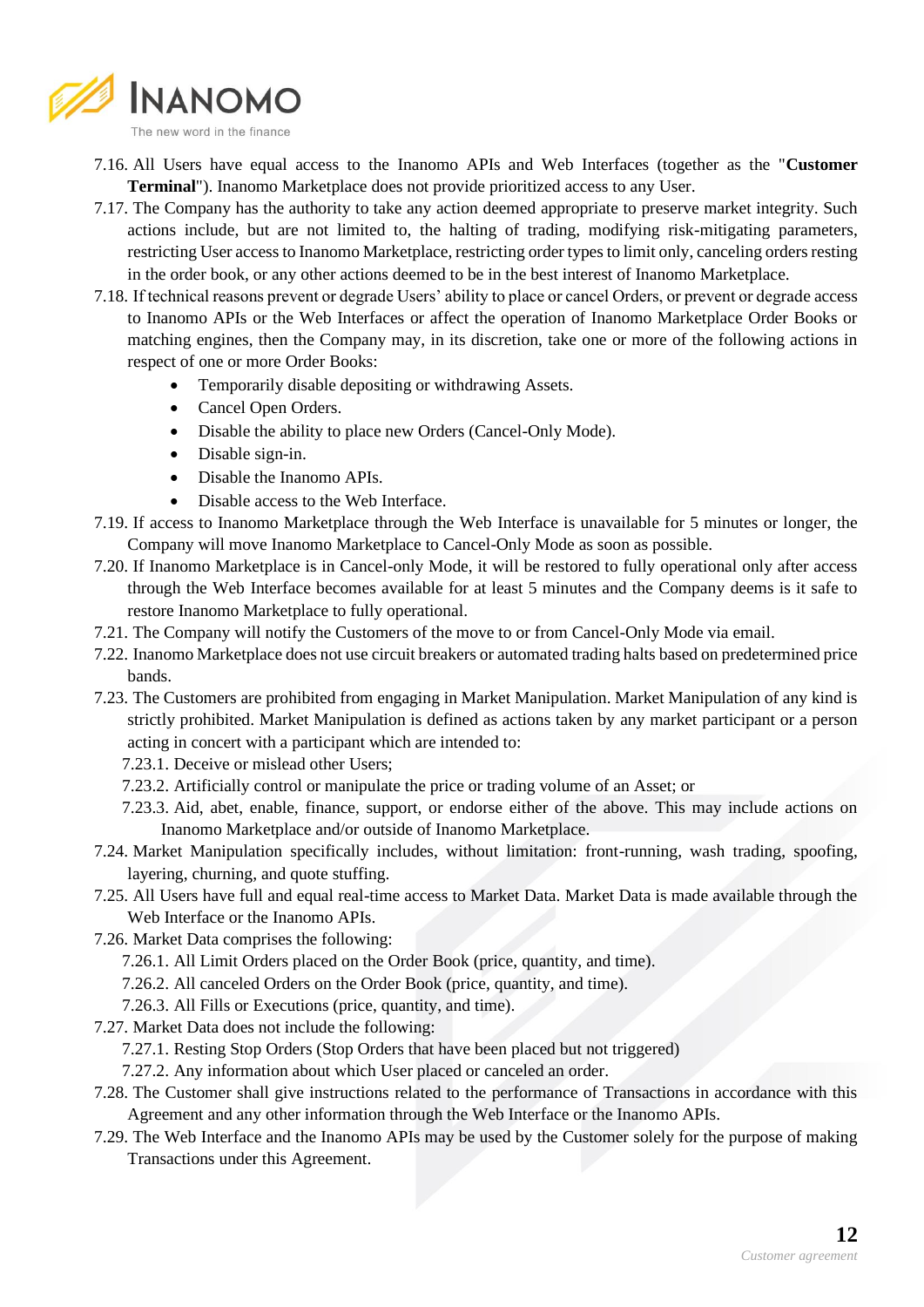

- 7.30. The Customer has no rights to the Web Interface and the Inanomo APIs, except for the right to access and use the Web Interface or the Inanomo APIs for the purposes of this Agreement during the term of its validity, which shall terminate with the expiration of the term of this Agreement.
- 7.31. The Customer may, at its own risk, provide third parties with access to the Web Interface and the Inanomo APIs, use the Web Interface or the Inanomo APIs for the purpose of training third parties, make copies, modify, decompile, study the structure and algorithm, convert the Web Interface or the nature of its functioning.
- 7.32. The Customer unconditionally agrees that the Company reserves the right to refuse to accept the Customer's instructions concerning the Transaction in certain cases provided for in this Agreement or the Regulatory Documents.
- 7.33. The Company is not obliged to monitor the status of the Customer's Trading Account and the Customer's compliance of the obligations established by this Agreement.
- 7.34. If the Customer's balance, taking into account all open positions on the Customer's Trading Account, becomes equal to or less than the level (of the margin used) indicated on the Company Website, the Company has the right to unilaterally liquidate one or all open positions.
- 7.35. Company rules may require liquidation of positions at a level that will be much lower than the level set by the Company. The Company's non-application of its rights in such cases should not be regarded as a refusal of the Company to exercise such rights in the future.
- 7.36. The company shall process the Customer's requests and instructions according to the relevant Regulatory Documents.
- 7.37. The Company has the right to reject any request or instruction of the Customer, if any condition of the relevant Regulatory Document was not met at the time of completion of the processing of such a request or instruction by the Company. However, the Company, in its sole discretion, despite the non-compliance with the provisions of the relevant Regulatory Document, may accept and execute such a request or instruction received from the Customer.

If, after complying with the Customer's request or instruction, the Company discovers that some provision of the relevant Regulatory Document was violated, then the Company has the right to act in accordance with the relevant Regulatory Document.

### 7.38. **Scheduled Downtime**:

7.38.1. From time to time, Inanomo Marketplace suspend trading temporarily for maintenance or upgrades. Absent extenuating circumstances, Inanomo Marketplace will follow this process for closing and reopening trading;

Step 1: Announce Scheduled Downtime

Announce scheduled downtime via email.

- Step 2: Scheduled Downtime Begins
- Step 3: Immediately after Scheduled Downtime is Completed

All books enter Post-Only mode

Announce the above via email

To ensure a fair and orderly marketplace, Inanomo Marketplace Operations may in its discretion cancel all resting limit orders in an order book before moving the market to postonly mode or to limit-only mode

- Step 4: At least 10 minutes after Step 3; or longer if necessary
	- All books enter Limit-Only mode
	- Announce the above via email
- Step 5: At least 10 minutes after Step 4; or longer if necessary
	- All books enter Full-trading mode
	- Announce the above via email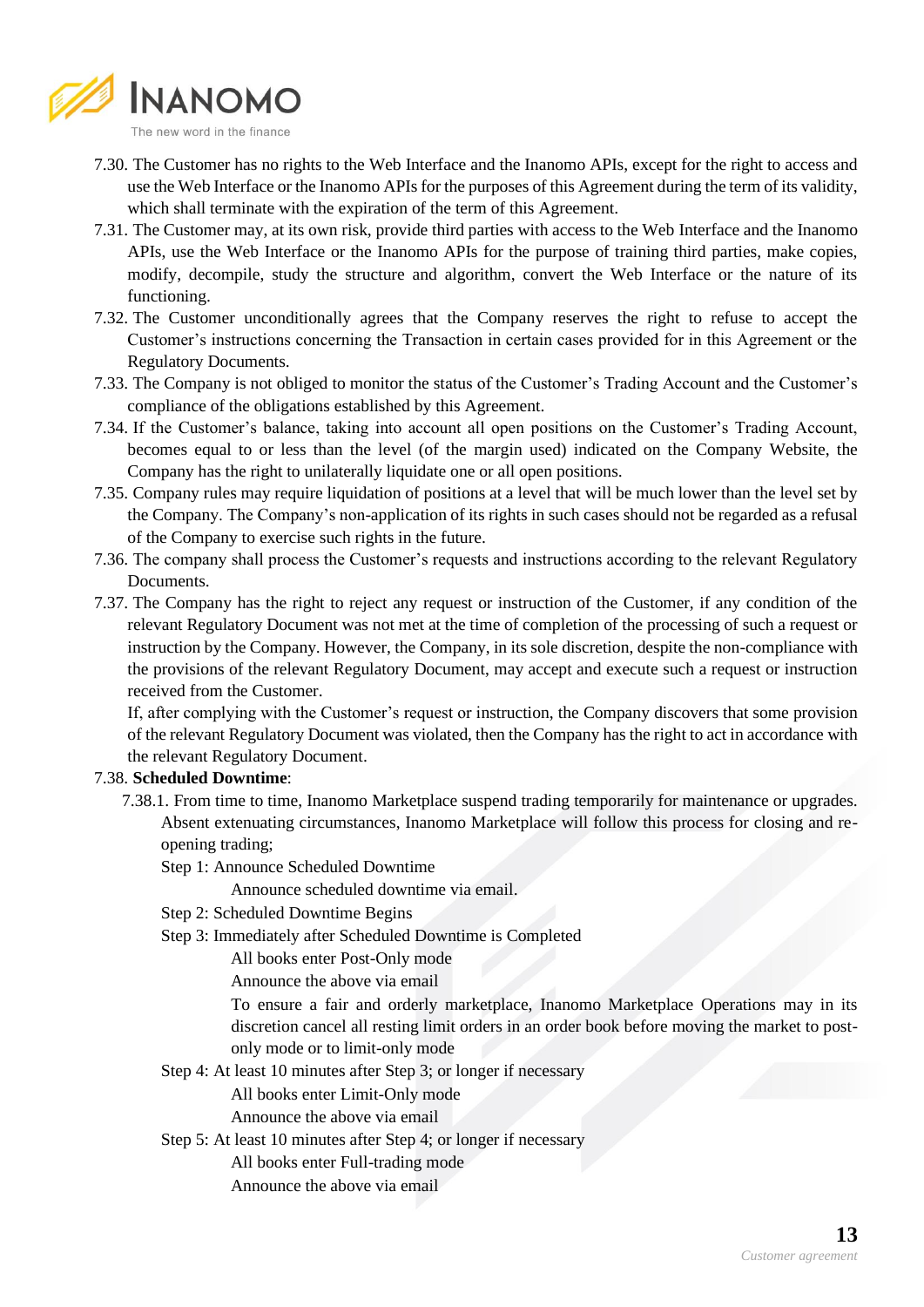

**8. Inanomo Investment** (Terms and conditions of access to managed accounts)

- 8.1. The Managed Account provides the Manager with the ability to manage its own capital and the cumulative capital of Investors from one trading account. The principle of operation of the Managed Account is the automatic distribution of profit and loss between the Manager and the Investors in proportion to the proportion of their funds in the total amount of the Managed Account Funds.
- 8.2. The Manager is the agent of the Investor in relation to the Investor's Funds and shall not exercise trust management within the Managed Account.
- 8.3. The Managed Account is managed exclusively by the Manager.
- 8.4. The right to deposit and withdraw Investor Funds is vested exclusively in the Investor.
- 8.5. All settlements and transfers to the Managed Account relating to the Remuneration and Gains of the Managed Account participants are performed exclusively by the Company.
- 8.6. The number of Managed accounts for one Manager is not limited.
- 8.7. The managed account offer is the established form of a proposal by the Manager to existing and potential Customers of the Company to invest their own funds or to raise foreign investments into the Managed Account of the Manager on certain conditions.
- 8.8. The offer consists of the following parameters:
	- 8.8.1. Minimum investment amount;
	- 8.8.2. Manager remuneration;
	- 8.8.3. The amount of the penalty for early (unscheduled) withdrawal of funds by the Investor;
	- 8.8.4. The duration of the Trade (investment) period;
	- 8.8.5. The amount of loss for one trading day which, when reached, stops trading on the Managed Account until the end of the day;
	- 8.8.6. The amount of loss for one trading period which, when reached, stops trading on the Managed Account until the end of the current trading period;
	- 8.8.7. An option for allocation of losses on the account between the Manager and Investors:
		- 8.8.7.1. The Manager shares the losses of the Investors (the Manager is responsible for the losses; the profit and loss are distributed between the Manager and the Investors):
			- When loss occurs:
				- o The Manager receives the loss on its own funds and receives a portion of the amount of loss from the Investors' funds (negative remuneration);
				- o Investors receive a portion of the loss (the same percentage as in the distribution of profits);
			- When profit occurs after loss:
				- o The Manager receives the profit on its own funds and receives a portion of the amount of profit from the Investors' funds (positive remuneration);
				- o Investors receive a portion of the profit. The previously received loss is not covered additionally.
		- 8.8.7.2. The Manager does not share the losses of the Investors (the Manager is not responsible for the losses):
			- When loss occurs:
				- o The Manager receives the loss only on its own funds (no negative remuneration);
				- o The Investors receive 100% of the loss amount on their own funds;
			- When profit occurs after loss:
				- o The Manager receives the profit on its own funds but does not receive a part of the profit from the Investors' funds until the previously received losses of the Investors are fully covered;
				- o The Investors receive 100% of the profit amount on their own funds until their previously received losses are fully covered.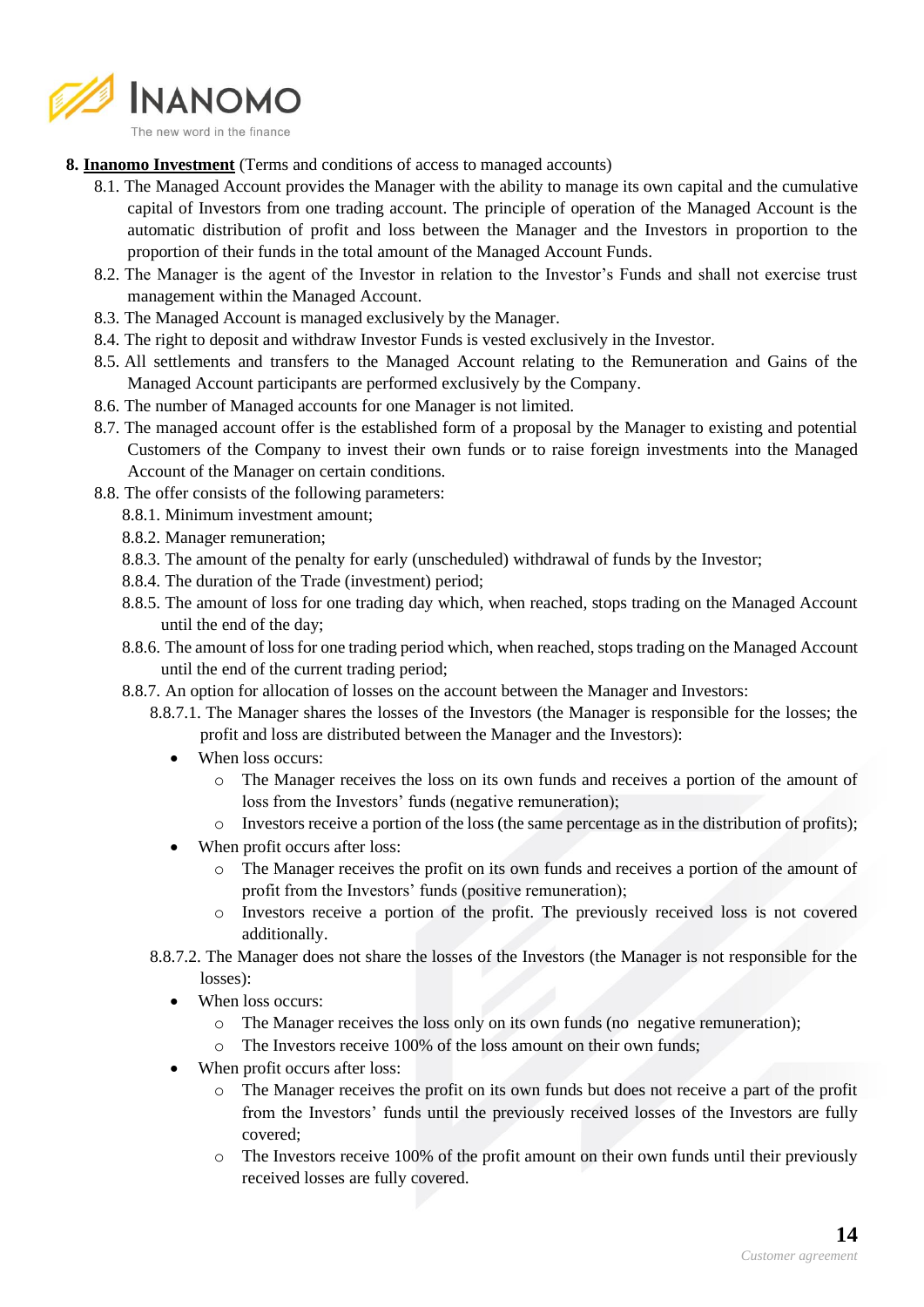

#### 8.8.8. Partner fees:

- 8.8.8.1. Remuneration calculated as a share of the amount of the Customers' funds raised by the Company's Partner to the Managed account paid from the own funds of the Manager of the Managed Account;
- 8.8.8.2. Remuneration calculated as a share of the total profit received through the Customers' funds raised by the Partner of the Company to the Managed Account;
- 8.8.8.3. Remuneration calculated as a share of the amount of the Customers' funds raised by the Company's Partner to the Managed Account paid from the own funds of the Manager of this Managed Account;
- 8.8.8.4. Remuneration calculated as a share of the total profit received through the Customers' funds raised by the Partner of the Company to the Managed Account.
- 8.9. The Investor's accepting the Offer shall not be deemed as establishment of a contractual relationship between the Investor and the Manager and, as a result, shall not lead to their entering into a contract.
- 8.10. The duration of the Trading (investment) period is not limited, but shall be a multiple of 1 (one) calendar week.
- 8.11. The Trading (investment) period for all participants of the Managed Account starts at 00:00:00 UTC Monday.
- 8.12. The Trading (investment) period for all participants of the Managed Account ends at 23:59:59 UTC on the last Friday of the Investment Period of the Managed Account.
- 8.13. When the first crediting of the Manager's funds to the Managed Account occurs on a day other than Monday, the duration of the first Trading (investment) period will be decreased by the number of days that have passed since the beginning of the week. The next Trading (investment) period will begin in accordance with paragraph 6.11 of this Agreement.
- 8.14. When the first transfer of Investor's funds to the Managed Account occurs during the Trading (investment) period, the duration of the first Trading (investment) period for such an Investor will be equal to the number of days remaining until the end of the current Trading (investment) period of the Managed Account. The next Trading (investment) period will begin in accordance with paragraph 6.11 of this Agreement.
- 8.15. The end of one Trade (investment) period shall mean the automatic start of the next Trade (investment) period.
- 8.16. The manager has the right to hold open trading positions when the Trade (investment) periods are changed.
- 8.17. The funds of the Manager are the funds of the Manager transferred to the Managed Account to demonstrate that the Investors' interests will be protected.
- 8.18. The Investor's funds are the funds transferred by the Investor to the Investment Account associated with the Managed Account or automatically reinvested at the end of the Trading (investment) period.
- 8.19. The number of Investors for each Managed Account is unlimited.
- 8.20. An Investor can deposit funds into its Investment Account within the Managed Account either by way of transferring funds from its Balance Account, or by way of automatic reinvestment of the profits earned by the Investor on that Investment Account.
- 8.21. Funds shall be deposited into the Investment Account within the Managed Account in the Inanomo Account, by way of internal transfer from the Balance Account. The transfer of funds is carried out by the Company on the basis of the application filed by the Customer. No other input options are allowed.
- 8.22. Requests for depositing funds into the Investment Account under the Managed Account can be processed around the clock on any day of the week. The requests shall be fulfilled within the Computational time.
- 8.23. Withdrawals from the Investment Account within the Managed Account are carried out in the Customer's Inanomo Account by way of internal transfer to the Customer's Balance Account. No other withdrawal options are allowed.
- 8.24. When filing a withdrawal request, the Customer can choose one of the two types of requests: 8.24.1. Unscheduled (early) withdrawal of funds;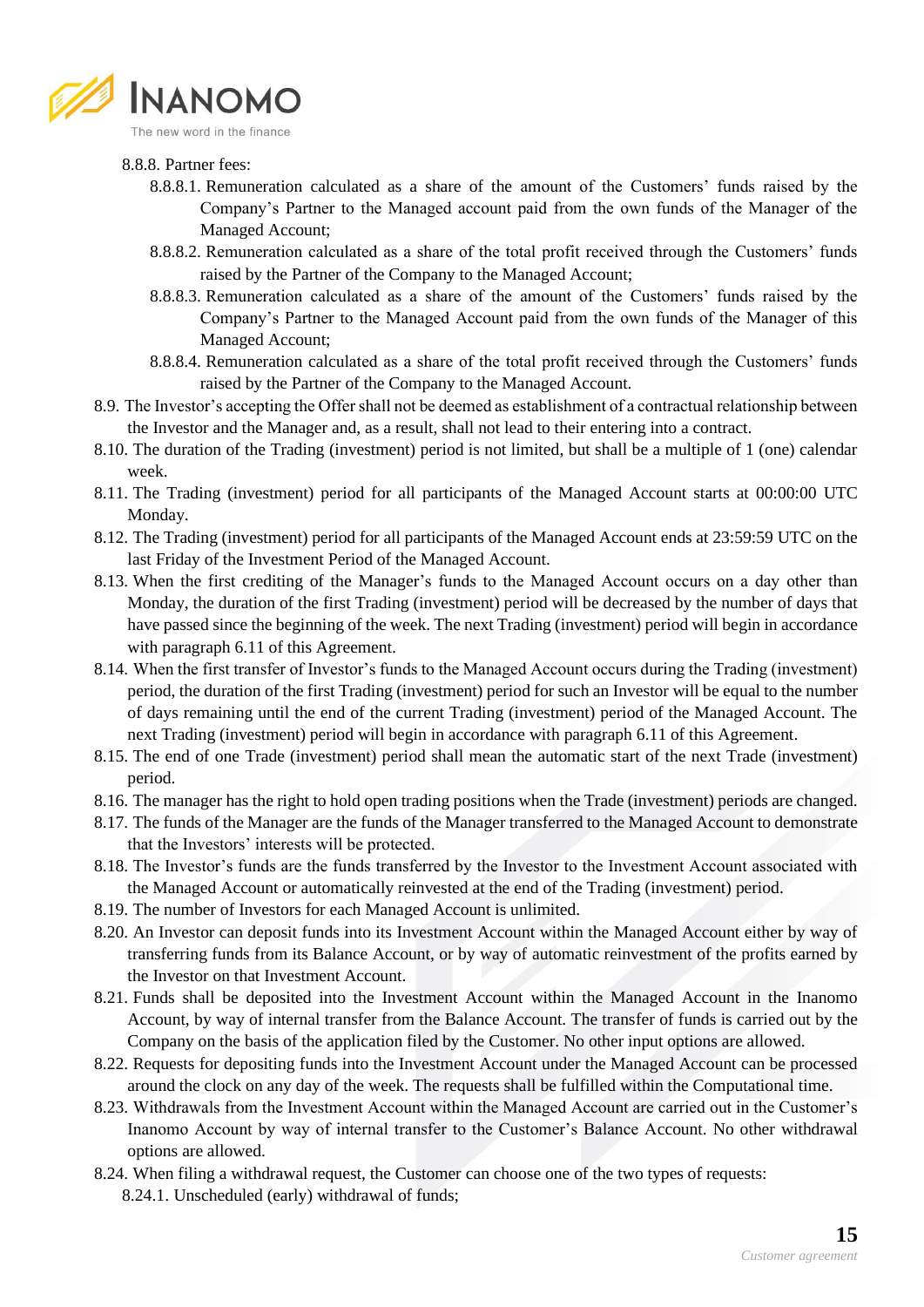

8.24.2. Scheduled withdrawal of funds (at the end of the Trading (investment) period).

- 8.25. Requests for withdrawal of funds from the Investment Account within the Managed Account can be processed around the clock on any day of the week. The requests shall be fulfilled within the Computational time.
- 8.26. In the event of an unscheduled (early) withdrawal by the Investor of its funds from the Investment Account, the funds minus the amount of the fine will be immediately transferred to the Investor's Balance Account, and the amount of the fine will be added to the Manager's funds. The Investor's funds transferred to the Balance account upon this withdrawal will not participate in the distribution of profit and loss in the nearest Computational Time.
- 8.27. In the event of Liquidation of the Managed Account, the invested funds shall be automatically transferred to the Investors' Balance accounts, taking into account profit or loss at the time of closing of the Managed Account. In this case, the Investor will not be subject to penalties.
- 8.28. Each member of the Managed Account may cancel its application for depositing or withdrawing funds at any time, up to the time of its fulfillment.
- 8.29. An application for withdrawal of funds from a Managed Account may be rejected by the Company when: 8.29.1. The funds on the Customer's Investment Account are insufficient to effect the transfer; 8.29.2. The Company needs additional information from the Customer.
- 8.30. Liquidation of the Managed Account shall result in the termination of the operation of this Managed Account, the execution of calculations and the distribution of profit/loss between Investors and the Manager, the return of the calculated amount of the Investors' Funds to their balance sheet accounts. The liquidation of a Managed Account can be initiated by two parties:
	- 8.30.1. Manager of the Managed Account;

8.30.2. The company.

### **9. Settlements**

- 9.1. Mutual settlements will be performed at the request of any of the Parties.
- 9.2. When settlements are performed in relation to the Customer:
	- 9.2.1. The funds due to the Customer under this Agreement shall be paid by the Company in the manner chosen by the Customer as the method of crediting funds under this Agreement in accordance with the procedure established by the Regulatory Documents;
	- 9.2.2. The income received by the Customer from the completed Transactions including investment in the Managed accounts and/or results of trades on Trading accounts, and the funds initially transferred by the Customer to their Balance Account will be subject to joint payment together;
	- 9.2.3. In the event when the Customer bears losses under the completed Transactions including investment in the Managed accounts and/or results of trades on Trading accounts, part of the funds initially transferred by the Customer to their Balance Account shall be payable, minus the losses and expenses actually incurred.
- 9.3. The Company shall not transfer funds to any third parties. Should the Customer order transfer of funds in the name or in favor of a third party, the Company will transfer funds in the name or in favor of a third party only if the Customer provides a documentary evidence of legal validity of such an instruction. All other transfers shall be made exclusively in the name and in favor of the Customer.
- 9.4. The Company reserves the exclusive right to determine whether the documentary evidence provided by the Customer indicated above is sufficient. In the event that the Company deems the documentary evidence provided by the Customer to be insufficient, the Company, at its sole discretion, will either transfer funds to the Customer's account or request the Customer for additional information necessary to make a decision on the above issue.
- 9.5. The parties agree that the Company will not bear any responsibility, including, but not limited to financial, for any consequences of the transfer of funds in favor of a third party specified by the Customer.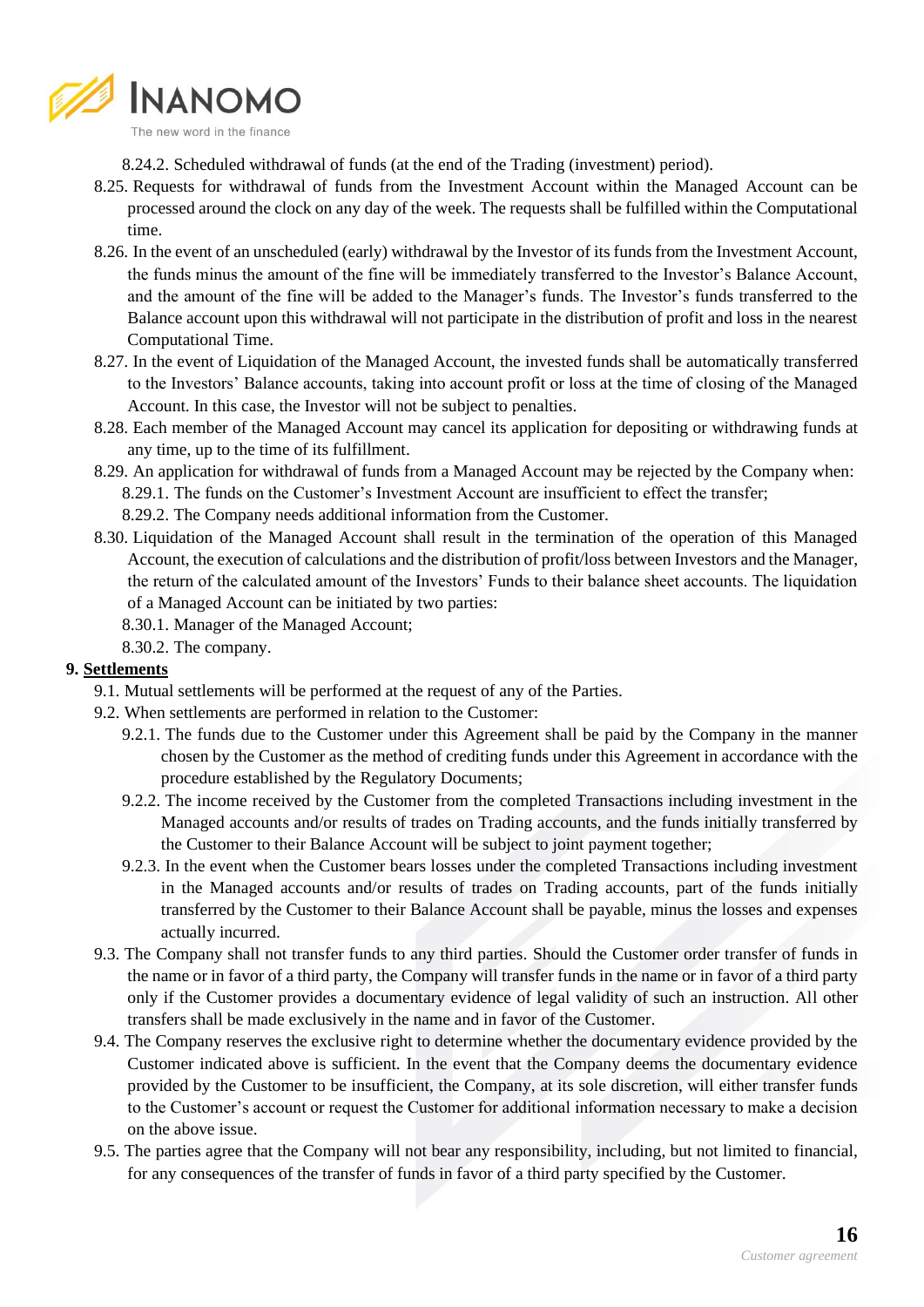

- 9.6. In the event when the total amount of the Customer's debt to the Company is equal to the total amount of the Company's debt to the Customer, the mutual monetary obligations of the Parties to each other shall be deemed automatically repaid, i.e. subject to netting.
- 9.7. In the event when the amount of money to be paid by one Party in accordance with this Agreement exceeds the amount of money to be paid by the other Party in accordance with this Agreement, the Party whose debt exceeds the debt of the other Party shall pay the other party the sum of the difference left after the mutual settlement, and only after this Party shall be considered free from mutual monetary obligations under this Agreement.
- 9.8. The Parties agree that the Company will not take any responsibility, including, but not limited to financial, for transferring funds owed to the Customer to an incorrect account, provided that such an account was specified by the Customer. In this case, the burden of financial expenses arising from the transfer of funds to the wrong account shall be borne solely by the Customer.
- 9.9. In the event when the Customer has enabled two-factor identification in their Inanomo Account, the parties have agreed that submitting requests for money transfer, changing personal data, as well as giving various instructions through the Inanomo Account, shall be accompanied by the Customer's authentication (identity verification) procedure by entering one-time authentication password contained in the SMS-message transmitted to their mobile phone number, or Push-notification/authentication code in a specialized mobile app of the Company.
- 9.10. The Customer hereby confirms and agrees that they will not lay claims or bring civil actions against the Company arising from the fact that the Company has performed any actions (payment, etc.) if such actions were taken, inter alia, on the grounds of the one-time password entered by the Customer as authentication, or on the grounds of confirmation of the operation by the Customer through the Company's specialized mobile application. The Customer hereby acknowledges and confirms that the Company reserves the right to use other methods of authentication.
- 9.11. A message about the introduction or canceling of any authentication method will be published by the Company on the Company Website.
- **10. Risks**
	- 10.1. The Customer has been duly informed about the risky nature of the Transactions and Investment Operations carried out in accordance with this Agreement and that such risks may be very substantial.
	- 10.2. When entering into this Agreement, the Customer shall accept and fully agree that during the fulfillment of the Agreement and as a result such fulfillment, the Customer acquires the opportunity to increase the amount of their own funds, but also risks to reduce the amount of their own funds up to zero.
	- 10.3. Before starting to carry out practical activities and to perform Transactions with financial instruments, the Customer should learn to understand their nature, as well as to understand the principles and methods of dealing with the markets of financial instruments.
	- 10.4. The Customer understands that, due to certain circumstances and factors, financial markets can be prone to undesirable situations that could significantly affect certain financial instruments, and as a result, the Transactions made by the Customer and the financial results of such transactions. The Customer acknowledges and agrees that in such an event, the Company may take any reasonable and sufficient actions that it deems necessary to take in order to protect the interests of the Customer and the Company. The Company shall not be liable for any damage resulting from such actions, including, but not limited to, financial damage.
	- 10.5. Any positive or negative consequences of the Management will directly affect the Manager or the Investor and shall be the result of the Manager's activities. The Company providing access to the Managed accounts, will be liable neither for the actions of the Manager, nor for the actions of the Investor.
	- 10.6. The Manager shall exercise management solely on their own behalf and responsibility.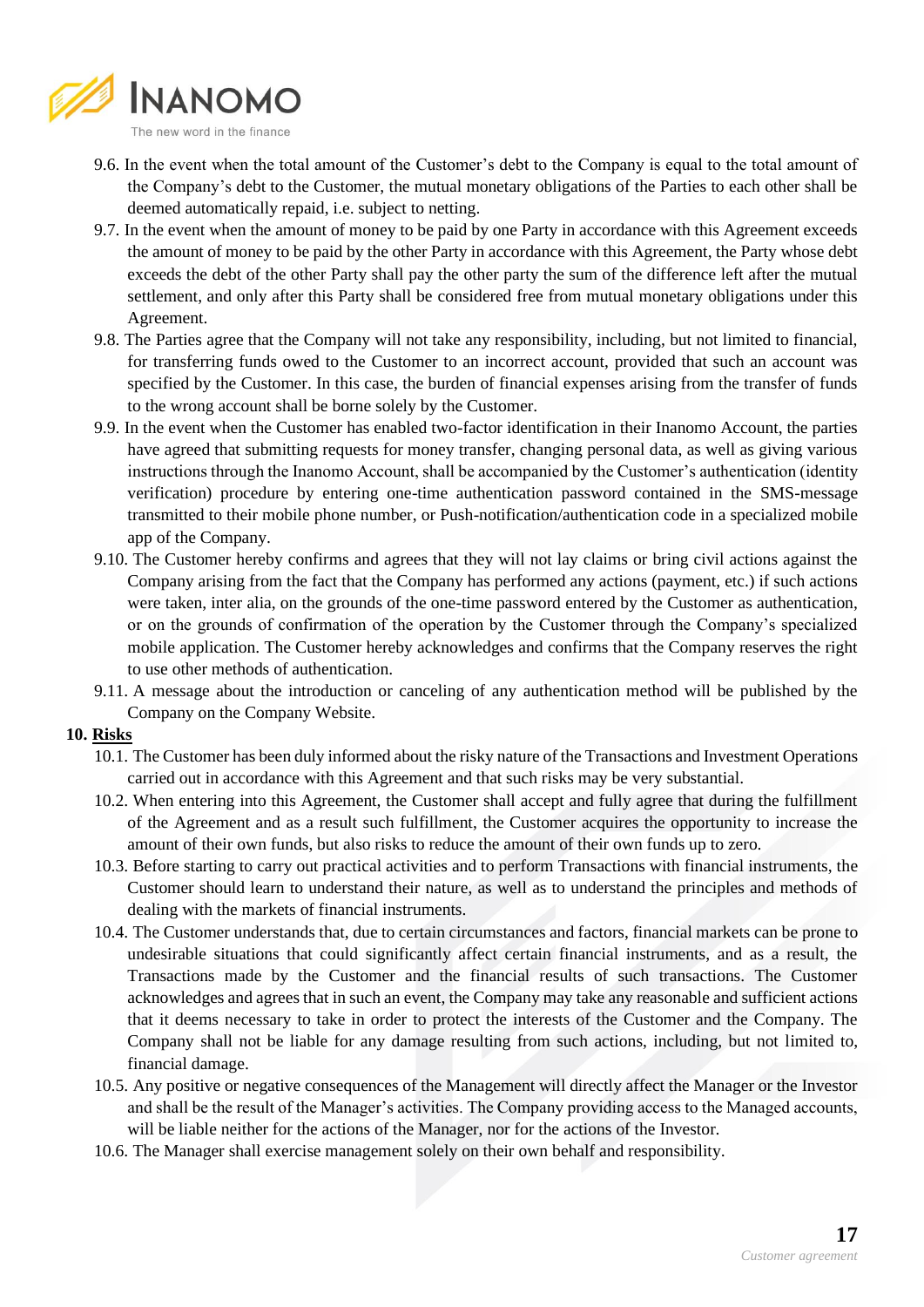

- 10.7. The Company will never assess the professional competence of the Manager, their business and ethical qualities, and shall not bear any responsibility towards the Investor for any resulting expenses or loss of profit.
- 10.8. The Company will not guarantee any profit from the Managed Account Management either to the Manager or to the Investor, and warns them that no positive statistics on the use of a trading strategy in the past can guarantee trading success in the future.
- 10.9. The Investor and the Manager assume all and any possible financial losses in the form of direct losses or lost profits as a result of the following risks:
	- 10.9.1. Risk of the Manager's lack of qualification and knowledge necessary for the Department;
	- 10.9.2. Risk of intentional and/or unintentional non-observance of the interests of the Investors, or risk of fraudulent actions of the Manager in relation to the Investors funds;
	- 10.9.3. Risk of the Manager's loss of control over the Managed account, as well as the risk of third party access to the Managed Account Management;
	- 10.9.4. Risk of misunderstanding, incomplete understanding or misinterpretation of the Manager's Offer by the Investor;
	- 10.9.5. Risk of unforeseen delays in transferring funds between accounts, as well as the risk of untimely performance of instructions to deposit and withdraw funds caused by no fault of the Company or caused by circumstances beyond the control of the Company (force majeure);
	- 10.9.6. Risk of liquidation of the Managed Account;
	- 10.9.7. Risk of transition to a new Investment period as a result of the late submission of an application for planned withdrawal of funds for technical or other reasons beyond the control of the Company. The Company is under no circumstances responsible for the occurrence of the above risks and for their consequences for the Managed Account participants.
- 10.10. The customer shall give full consideration to whether they can financially afford to enter into this Agreement, both at the time of entering into the Agreement and after it.
- 10.11. The Customer understands and acknowledges that there are and there will be risks associated with the technical aspect of performing the Transactions. Such risks include, but not limited to, poor communication, failure or malfunction of equipment or software, etc. The Customer agrees that the occurrence of risks associated with the technical aspect of making Transactions is outside the Company's control and responsibility, taking into account the fact that the Company is not a developer of the appropriate software and does not provide communication services and any other services, including telematics.
- 10.12. The Customer agrees that there is a risk that they will not be able to use the telephone connection to give instructions in relation to the Transactions because of inaccessibility of the Company's contact phone numbers due to a busy communication line or any other technical or non-technical reason not directly correlated to the Company.
- 10.13. By entering into this Agreement, the Customer confirms that they have read, understood and accepted the provisions of the Regulatory Documents that govern the disclosure and risk management issues. The customer can find all the required Regulatory Documents on the Company Website.

### **11. Communications**

- 11.1. The communication between the Customer and the Company shall be governed by the relevant Regulatory Documents.
- 11.2. The Customer shall give trading instructions only through the Web Interface or the Inanomo APIs. The holders of certain types of accounts may give commands and instructions over the phone.
- 11.3. The Customer shall submit requests for crediting and debiting funds only through their Inanomo Account.
- 11.4. By accepting the terms of this Agreement, the Customer also agrees to receive letters and mailings from the Company to a personal e-mail, and also gives its consent to receive mailings in the form of short text messages (SMS) to the phone number specified in the Inanomo Account.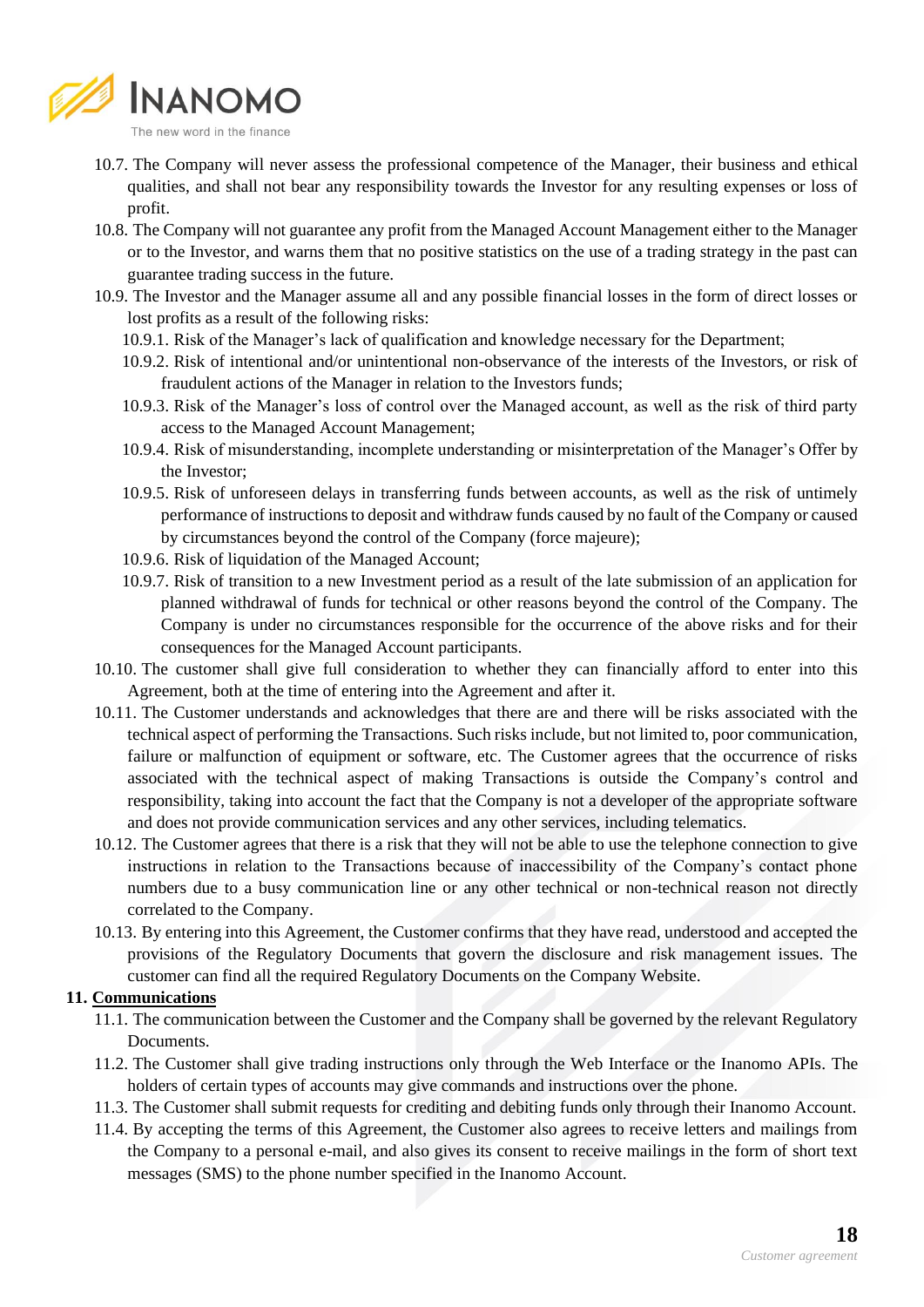

### **12. Event of default**

- 12.1. Each of the following events shall constitute an event of default:
	- 12.1.1. Customer's non-compliance with any of the obligations established by this Agreement or the relevant Regulatory Document;
	- 12.1.2. Initiation by a third party of a compulsory procedure in relation to the Customer's bankruptcy or the liquidation of the company (if the Customer is a legal entity), or a legal process regarding the Customer; or the appointment of a bailiff or administrator in relation to the Customer or the Customer's assets (if the Customer is a legal entity); or (if the Customer is a legal entity or a natural person) if the Customer concludes an agreement on debt repayment with its creditors; or any other procedure similar to the above, initiated in relation to the Customer;
	- 12.1.3. Without prejudice to the provisions of Section 3 of this Agreement, the provision by the Customer of statements or guarantees that are misleading, or will become misleading at any time, but within the term of validity of this Agreement;
	- 12.1.4. The Customer's inability Customer to pay its debts at maturity;
	- 12.1.5. The Customer's death or being recognized as incapable;
	- 12.1.6. Without prejudice to the provisions of paragraph 12.1.2 of this Agreement, declaration by the Customer of its insolvency (bankruptcy);
	- 12.1.7. Any other circumstances when the Company reasonably assumes that there could arise and/or there exists a threat of the Customer's inability to fulfill its obligations under this Agreement;
	- 12.1.8. Systematic violation by the Customer of the requirements of Regulatory Documents.
- 12.2. In the event of default, the Company has the right, at its discretion, at any time, without prior written notice to the Customer, to take the following actions:
	- 12.2.1. Forcibly and indisputably close all or any open position of the Customer at the current quote;
	- 12.2.2. Write off from the Customer's accounts the amounts due to the Company in accordance with this Agreement and the Regulatory Documents;
	- 12.2.3. Forcibly and indisputably close any Customer's account opened with the Company;
	- 12.2.4. Refuse to open new accounts to the Customer.

### **13. Limited License**

- 13.1. The Customer acknowledges and agrees that all copyrights, trademarks and all other intellectual property rights in and related to the Company Website and Inanomo Services is exclusively the property of the Company and our licensors.
- 13.2. The Company grants the Customer a limited, non-exclusive, non-transferable license, subject to the terms of this Agreement, to access and use the Company Website, and related content, materials, information (collectively, the "**Content**") solely for approved purposes as permitted by the Company from time to time. Any other use of the the Company Website and Inanomo Services or Content is expressly prohibited and all other right, title, and interest in the Company Website or Content is exclusively the property of the Company and its licensors.
- 13.3. The Customer agrees not to copy, transmit, distribute, sell, license, reverse engineer, modify, publish, or participate in the transfer or sale of, create derivative works from, or in any other way exploit any of the Content, in whole or in part.

### **14. Liability of the Parties**

- 14.1. The Customer shall be solely responsible for their instructions concerning the performance of Transactions and Investment Transactions, as well as for the accuracy of the information contained in those instructions.
- 14.2. The Customer shall be solely responsible for the accuracy of any information it submits by any methods mentioned in Section 11 of the Agreement. The Customer shall be solely responsible for all adverse consequences resulting from their violation of the confidentiality of information required for accessing the Inanomo Account and the Customer Terminal, and for the performance of the Transactions and Investment Operations (passwords, codes, etc.).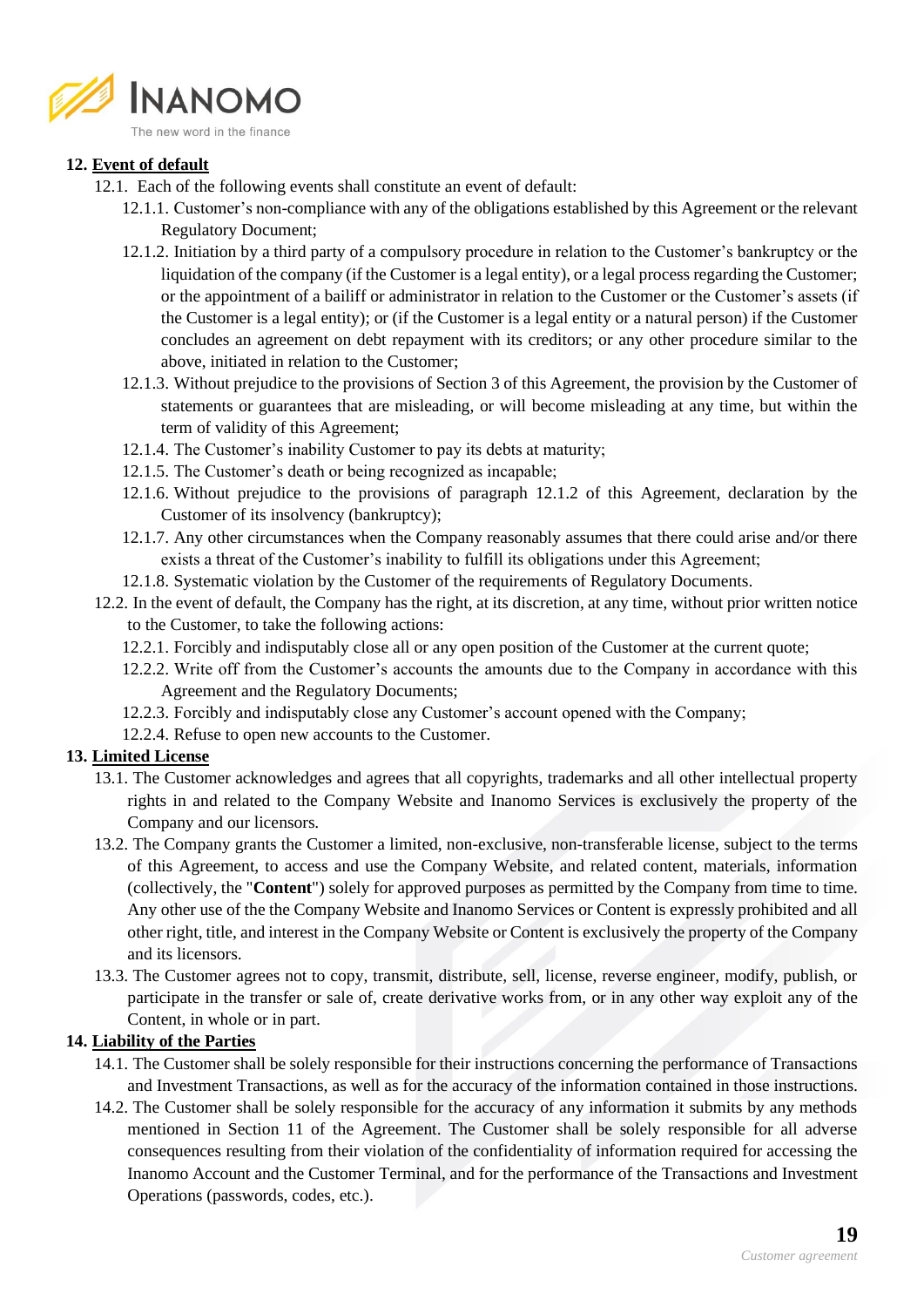

- 14.3. The Customer shall be solely responsible for any losses, damages, costs, lost profits or lost opportunities (benefits) arising other than from the intentional illegal actions of the Company. The intentional or unintentional character of the Company's actions shall be determined solely by the competent court, in the manner and on the conditions provided for in paragraph 16.4 of this Agreement.
- 14.4. The parties agree that compensation for non-pecuniary damage is not provided and is non-refundable. However, the Company reserves the right to use, if necessary, any means of legal protection of its business reputation.

### **15. Limitation of liability**

- 15.1. The Customer shall guarantee the Company protection against the occurrence of various obligations, expenses, damages, claims and demands that may arise as a direct or indirect consequence of the Customer's inability of the Customer to fulfill their obligations under this Agreement.
- 15.2. The Company shall not be liable to the Customer for any losses, cost, lost profits, lost opportunities (due to possible market movements), expenses or damage in accordance with the terms of this Agreement.
- 15.3. The Customer may, at its own risk, hand over to third parties the passwords from the Inanomo Account or Inanomo Services and shall undertake to ensure their proper safety and confidentiality. All actions carried out in relation to the fulfillment of this Agreement and/or using login and password are considered to be carried out exclusively by the Customer. The Company shall not be responsible for any unauthorized use of registration data by third parties.
- 15.4. The Company shall not be responsible for any losses, costs or damages of the Customer sustained due to inaccuracy of information provided to the Company.

### **16. No Warranties**

- 16.1. The Inanomo Services are provided on an "as is" and "as available" basis without any representation or warranty, whether express or implied, to the maximum extent permitted by applicable law: specifically the Company disclaims any implied warranties of title, merchantability, fitness for a particular purpose and/or non-infringement. The Company does not make any representations or warranties that access to the Company Website, any of the Inanomo Services, or any of the materials contained therein, will be continuous, uninterrupted, timely, or error-free.
- 16.2. The Company makes no representations about the accuracy or completeness of historical Digital Currency price data available on the Company Website. The Company will make reasonable efforts to ensure that requests for electronic debits and credits involving bank accounts, credit cards, and cheque issuances are processed in a timely manner but we make no representations or warranties regarding the amount of time needed to complete processing which is dependent upon many factors outside of our control.
- 16.3. The Company Website may contain links to other sites on the Internet. These sites may contain information or material that some people may find inappropriate or offensive. These other sites are not under the control of the Company, and the Customer acknowledges that (whether or not such sites are affiliated in any way with the Company) the Company is not responsible for the accuracy, legality, decency, or any other aspect of the content of such sites.

### **17. Safety and Security of the Computer and Devices**

17.1. The Company is not liable for any damage or interruptions caused by any computer viruses, spyware, scareware, Trojan horses, worms or other malware that may affect the Customer's computer or other equipment, or any phishing, spoofing or other attack. The Company advises the regular use of a reputable and readily available virus screening and prevention software. The Customer should also be aware that SMS and email services are vulnerable to spoofing and phishing attacks and should use care in reviewing messages purporting to originate from the Company. Inanomo customer support will never ask to screen share or otherwise seek to access the Customer's computer or account; similarly, we will not ask for the Customer's factor authentication codes. Always sign in the Inanomo Account through the Company Website to review any transactions or required actions if the Customer has any uncertainty regarding the authenticity of any communication or notice.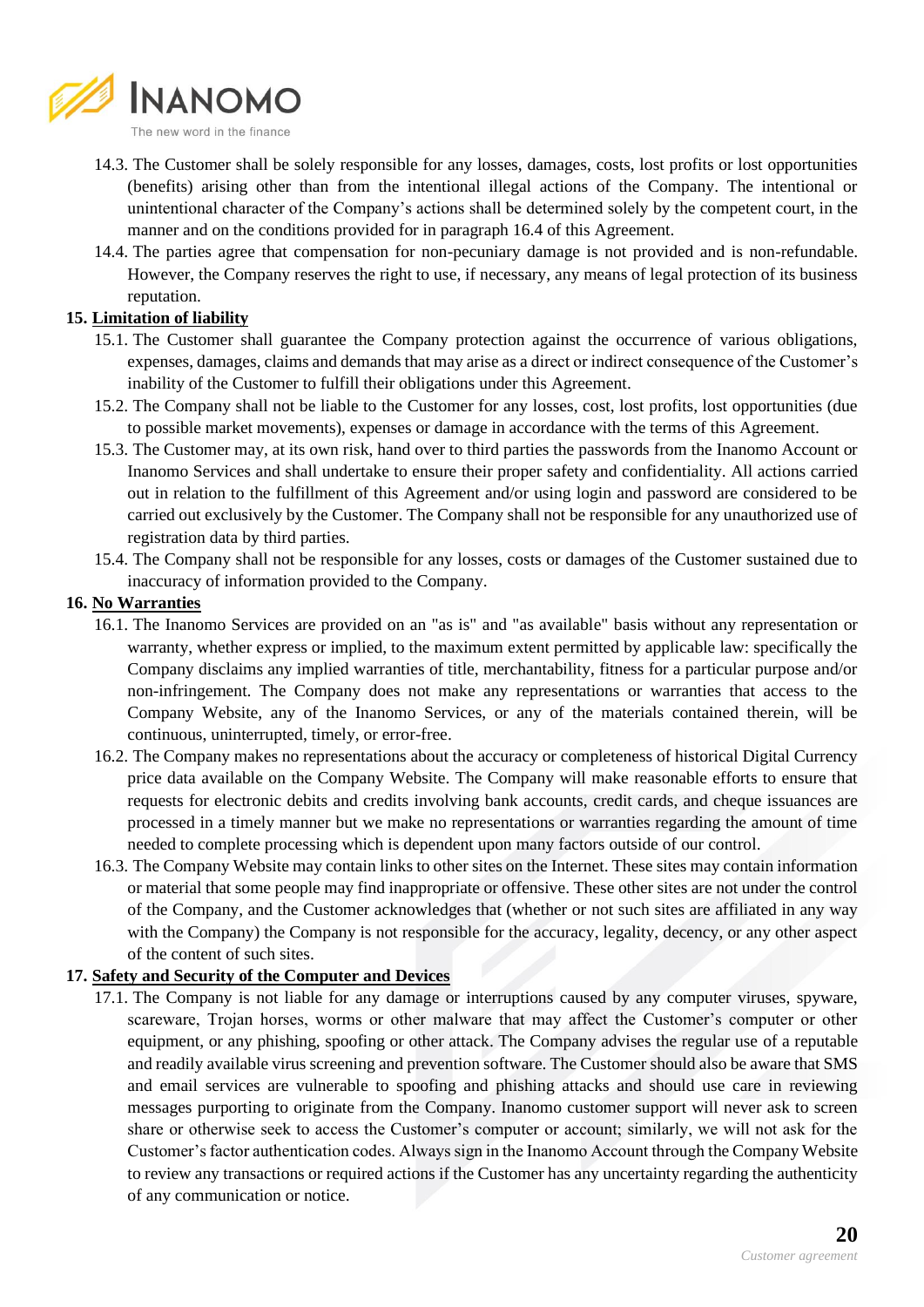

# **18. Force-majeure circumstances**

- 18.1. The parties shall be exempt from liability for non-performance or improper performance of their obligations under this Agreement if such non-performance or improper performance is due to the occurrence and/or impact of some insuperable (force majeure) circumstances.
- 18.2. The Company, acting reasonably, can determine boundaries of the onset of insuperable circumstances (force majeure circumstances). The Company will take appropriate steps to inform the Customer about the occurrence and/or impact of a force majeure situation. Force majeure circumstances shall include, inter alia:
	- 18.2.1. Any action, event or occurrence (including, but not limited to, any strike, riot or civil unrest, terrorist acts, wars, natural disasters, accidents, fires, floods, storms, power outages, communication, software or electronic equipment failures, civil unrest), which, in the reasonable opinion of the Company, has led to the destabilization of the market or the markets, or of one or several financial instruments;
	- 18.2.2. Suspension of operations, liquidation or closure of any market or the absence of any event on which the Company bases its quotes, or the imposition of restrictions on either special or non-standard terms of trade in any market or in relation to any such event.
	- 18.2.3. Entry into force of restrictive or prohibitive acts of national authorities, organizations or institutions, as well as supranational international entities that could in some way impede the proper fulfillment of obligations under this Agreement and the Regulatory Documents.
- 18.3. Upon the onset of the circumstances specified in paragraph 18.2 of this Agreement, the Company reserves the right, at its discretion, without prior written notice and at any time (without prejudice to any other rights of the Company) to take any of the following actions:
	- 18.3.1. Close any or all active Customer Transactions at such a price that the Company reasonably and reasonably considers fair;
	- 18.3.2. Suspend or change the application of one or all provisions of the relevant Regulatory Document, as long as the force majeure circumstances currently under way make it impossible for the Company to comply with these provisions;
	- 18.3.3. Perform or, on the contrary, abstain from performing any action in relation to the Company and/or the Customer, if the Company reasonably considers it appropriate in the circumstances.

# **19. Confidentiality**

- 19.1. The Company shall not disclose any customer information to third parties. The Company also shall not disclose any customer information to anyone except of the Company's employees, agents and/or partners to the extent necessary to maintain business relations, including banking or credit.
- 19.2. The Company reserves the unconditional right to disclose information about Customers or Transactions made by it to regulatory and/or law enforcement agencies.
- 19.3. The Customer shall not disclose to third parties, without the written consent of the Company, any information about the individual provisions of the Agreement, or any information becoming known to the Customer in connection with the Company's fulfillment of its obligations under the Agreement, including information about the means and methods of ensuring security when performing operations via the systems used by the Company, e.g. the Inanomo Account.
- 19.4. Disclosure of information to the authorities referred to in paragraph 19.2 of this Agreement shall be carried out only at the request of the relevant authorities based on the decisions of the courts of Saint Vincent and the Grenadines, unless otherwise expressly provided for by the legislation of Saint Vincent and the Grenadines.

### **20. Applicable legislation and jurisdiction**

- 20.1. This Agreement is interpreted and applied in accordance with the substantive and procedural law (legislation) of Saint Vincent and the Grenadines, regardless of the provisions of the laws of other jurisdictions that may be affected during the execution of the Agreement.
- 20.2. The Customer shall unconditionally: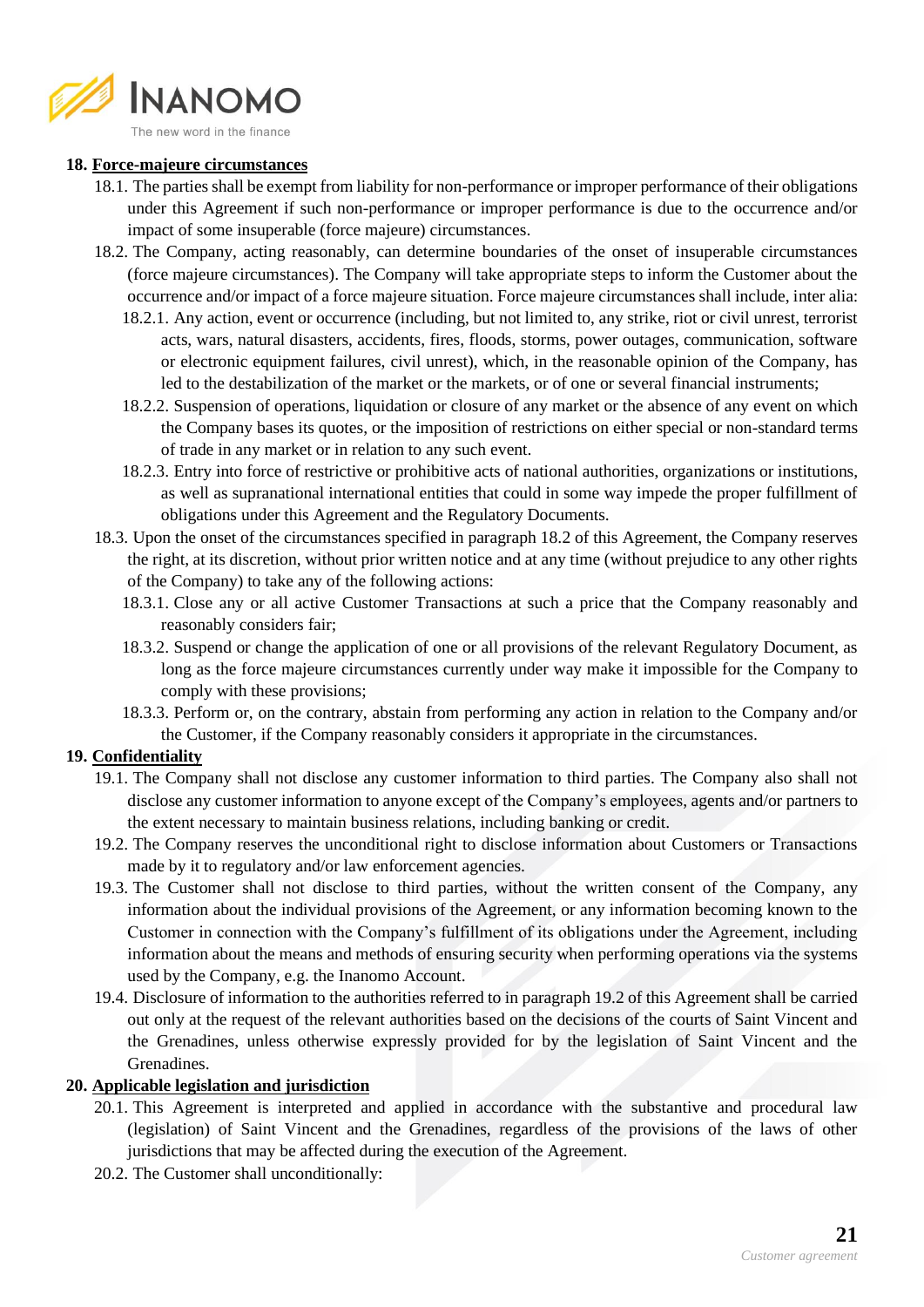

The new word in the finance

- 20.2.1. Agree that the courts of Saint Vincent and the Grenadines have the right of exclusive jurisdiction, which determines any procedural actions in relation to this Agreement;
- 20.2.2. Subject to the jurisdiction of the courts of Saint Vincent and the Grenadines;
- 20.2.3. Waive any protest against a trial in any such court;
- 20.2.4. Agree never to make claims that such proceedings are inconvenient with respect to their venue, or that they have no force or effect with respect to the Customer;
- 20.2.5. Agree that any decision of the court of Saint Vincent and the Grenadines taken under this Agreement will be binding and final for the Customer.

### **21. Settlement of disputes**

- 21.1. All disputes and disagreements arising between the Parties during the fulfillment of this Agreement shall be settled through negotiation.
- 21.2. The Customer has been notified and unconditionally agrees that telephone conversations between the Customer and the Company related to the fulfillment of the Agreement may be recorded on magnetic, electronic and other media, both with or without an automatic signal notifying the Customer about such recording.
- 21.3. Electronic files of messages transmitted through the Customer Terminal, printouts of conversations on the Customer Terminal, entries in the log file on the Company's server, as well as telephone conversations recorded on magnetic, electronic and other media shall be accepted by the Parties as evidence in the event of a dispute related to the fulfillment of the Agreement.
- 21.4. Failing such settlement through negotiation, the disputes shall be settled in the course of a pre-court settlement procedure. To implement this procedure, a Party that believes that its rights under the Agreement are violated by the other Party's non-performance or improper performance of obligations under the Agreement (hereinafter referred to as the "Interested Party") shall, in the manner and time specified in paragraph 16.3 of the Agreement, apply to the other Party. Any shall be in writing in the language(s) of this Agreement and sent via registered mail or e-mailed to the Company's Support Service by the address support@inanomo.com. Claims made in other languages will not be accepted. All costs associated with the translation of the claim in the relevant language shall be borne by the Interested Party.
- 21.5. Claims shall be launched as follows:
	- 21.5.1. Within 5 (five) business days after the date of the action or inaction, for which it has a claim, the Interested Party shall apply to the other Party indicating its and/or provisions of this Agreement that have been violated, as well as measures necessary to restore the violated rights of the Interested Party. In its claim, the Interested Party shall provide evidence confirming the existence of the circumstances to which it refers as a basis for the requirements set forth in the complaint;
	- 21.5.2. The Party receiving the claim shall provide the other Party with a reasoned response to the claim within 10 (ten) business days. The time of receipt of the complaint will be proven by the postal mark on the letter; e-mails shall be deemed received on the day following the day of sending the email;
	- 21.5.3. If the claim of the Interested Party is subject to satisfaction by the other Party, such satisfaction shall take place within 10 (ten) business days after the date when the decision to satisfy the claim of the Interested Party was taken.
- 21.6. Failing agreement between the Parties by means of the complaint procedure mentioned above, the dispute shall be resolved in any competent court, in accordance with paragraph 20.2.2 of the Agreement.
- 21.7. The trial will be conducted in English, strictly in accordance with the rules of the relevant court.
- 21.8. Without prejudice to the provisions of paragraphs 20.2.2 and 21.6 of the Agreement, the Company reserves the right to refer the dispute to the London International Arbitration Court for consideration and resolution, of which the Customer will be duly notified. The submission of the dispute for consideration and resolution to the above arbitration court shall be exclusive prerogative of the Company.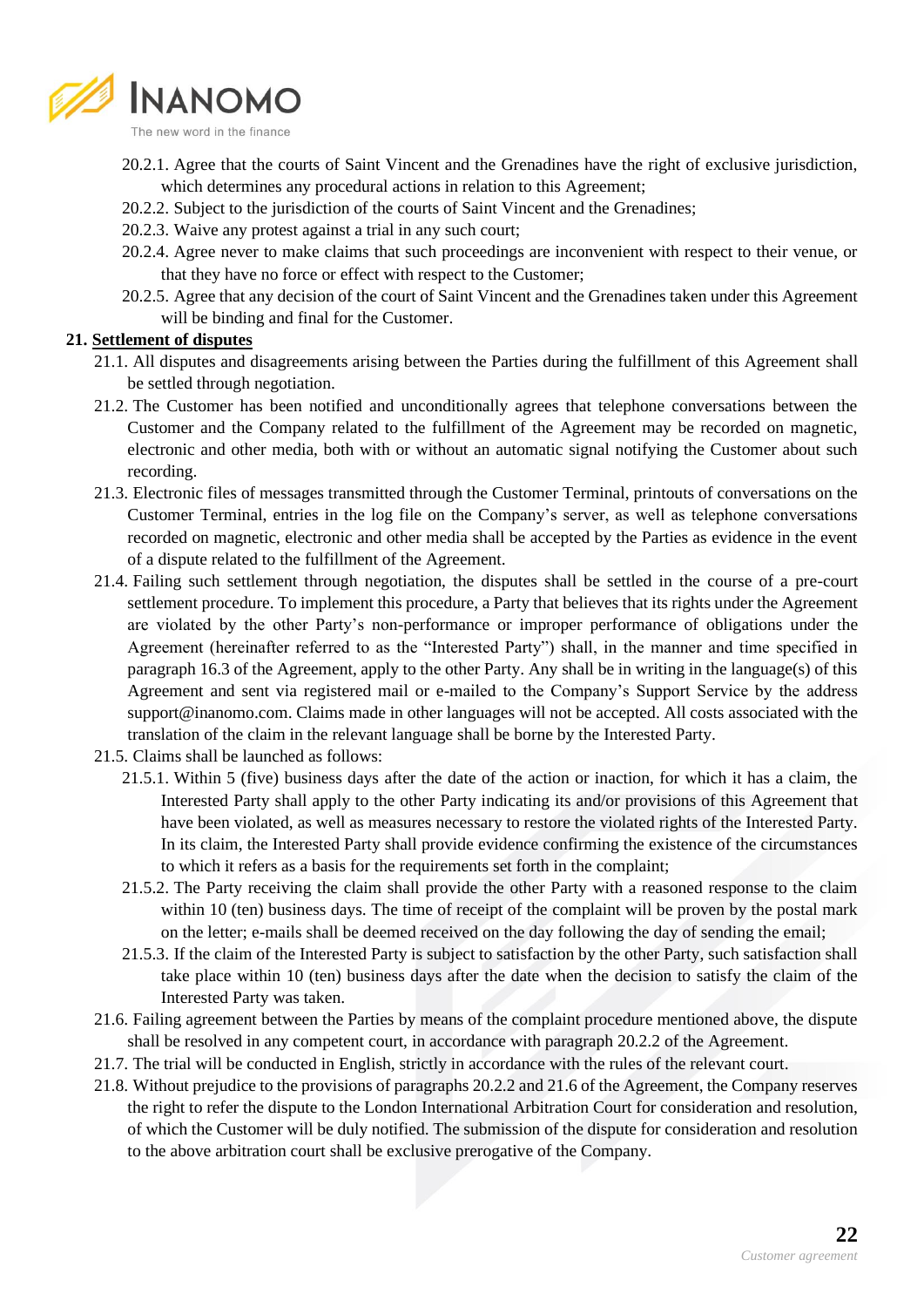

- 21.9. Without prejudice to the provisions of paragraph 21.8 of the Agreement, substantive and procedural law of Saint Vincent and the Grenadines shall be applicable, as expressly provided for in paragraph 20.1 of the Agreement.
- 21.10. The Party whose claim will not be satisfied by relevant judicial proceedings shall undertake to reimburse the other Party for all costs incurred by this Party in connection with the judicial proceedings, including reasonable fees payable to attorneys, experts, translators, etc.

## **22. Legal status of the Agreement**

- 22.1. This Agreement with all possible annexes to it shall constitute entire agreement of the Parties. This Agreement shall replace all prior agreements and arrangements (if any), both verbal and written, regarding the subject matter of this Agreement.
- 22.2. The validity, legality or entry into force of the rest of the terms of this Agreement will not be void if one or more of these terms is considered invalid, illegal or unenforceable for any reason.
- 22.3. Should any part of this Agreement be found to be unsubstantiated, illegal, unwarranted or violating any imperative (mandatory) requirements, the remaining part of this Agreement shall remain in force and valid without any exemptions.
- 22.4. Should any provisions of this Agreement be terminated for the above reasons, such termination shall not relieve the Parties from their obligations arising from the Transactions and/or Investment Transactions entered into by the Parties before the termination of this Agreement until complete discharge by the Parties of their obligations under such Transactions and/or Investment Transactions.
- 22.5. The Company may transfer or assign our rights and duties under this Agreement to any party at any time without notice to the Customer, but this will not affect the Customer's rights or our obligations under this Agreement. The Customer may not, however, transfer or assign any of rights and duties under this Agreement to any other party.
- 22.6. This Agreement (as amended from time to time) contains the entire agreement and understanding between the Company and the Customer in respect of all matters which are referred to herein and supersedes any prior written or oral agreement between the Company and the Customer relating to such matters. No oral explanation or oral information given by either of the Company's employees shall alter the interpretation of this Agreement. The Customer confirms that, in agreeing to accept this Agreement, they have not relied on any representation that is not expressly included herein and the Customer agrees that they shall have no remedy in respect of any misrepresentation which has not become a term of this Agreement. However, nothing in this Agreement purports to exclude liability for any fraudulent statement or act.

### **23. Amendments and termination of the Agreement**

- 23.1. The Company may at any time and at its sole discretion introduce amendments to this Agreement.
- 23.2. The Customer will be notified of the amendments made no later than 10 (ten) business days before the proposed date of amendment by posting such notice on the Company Website. The amendments shall become valid on the date of their introduction.
- 23.3. Amendment shall not entail introduction of any alterations directly to the text of this Agreement. After the entry into force of amendments, this Agreement shall be interpreted and performed in accordance with the amendments.
- 23.4. The Company, at the request of the Customer, will provide them with a paper document containing all the amendments introduced. However, the signing of such a document on the part of the Customer will in no way affect the procedure and the timeframe for the amendments' entry into legal force, as provided for in paragraph 18.2 of the Agreement.
- 23.5. This Agreement may be terminated by the Customer at any time, subject to appropriate written notice to the Company.
- 23.6. This Agreement may be terminated by the Company at any time, subject to appropriate written notice to the Customer.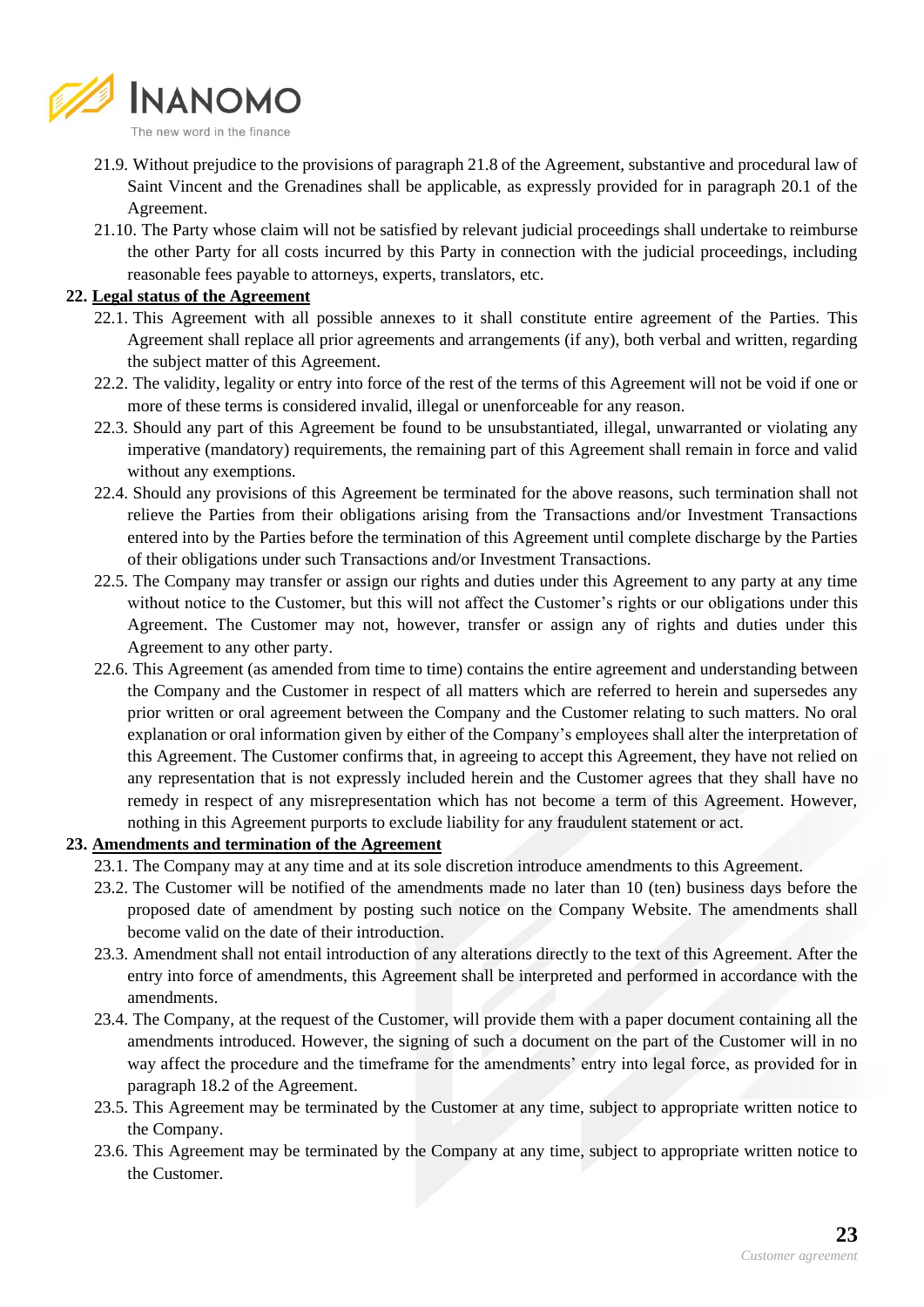

- 23.7. Termination of the Agreement shall not annul the obligations of the Company and of the Customer that have already arisen under this Agreement, including those related to open positions or withdrawal/deposit of funds to the Balance Sheet.
- 23.8. Upon termination of this Agreement, all amounts payable by the Customer to the Company shall become due immediately, including (but not limited to) the payment of:
	- 23.8.1. All arrears on any payments, costs, commissions and fees;
	- 23.8.2. Any expenses caused by the termination of this Agreement, as well as the costs of transferring the Customer's Funds to another financial company;
	- 23.8.3. Any other costs and expenses in connection with the closure of any Transaction or in connection with any other obligations of the Company arising through the fault of the Customer.

#### **24. Miscellaneous provisions**

- 24.1. This Agreement shall enter into force and become binding for the Parties when the Customer accepts its provisions, by way of the Customer's acceptance of the Agreement carried out in the manner provided for in paragraph 24.4 of the Agreement. Entering into the Agreement shall be deemed to be acceptance of the Agreement.
- 24.2. The proposal to enter into this Agreement shall constitute a public offer, that is, a proposal for an indefinite number of persons.
- 24.3. The Parties agree that the entering into this Agreement is carried out in the form of accession of the Customer to the Agreement. However, this Agreement shall not be the subject of pre-contract negotiations and disputes.
- 24.4. The Parties agree that the Customer accepts this Agreement by filling-in a registration form required for opening a Balance Account and performing other registration actions indicated on the Company Website.
- 24.5. The above procedure for entering into the Agreement complies with the principles of international commercial contracts, according to which the offer is the proposal of one party to enter into agreement, and the acceptance is the actions of the other party expressing agreement to enter into agreement, also by way of joining the publicly posted agreement.
- 24.6. After entering into this Agreement, the Customer cannot refer to the fact that they were unaware of, or did not understand, the terms of this Agreement, including, but not limited to, due to insufficient knowledge of the language of the Agreement.
- 24.7. This Agreement is in continuous operation and shall also govern the Balance, Trading, Investment and Managed Accounts that are opened or may (will) be opened to the Customer by the Company, regardless of any changes that may occur in the personnel structure of the Company, due to the emergence of assignees or other transition the rights of the Company to any third parties for any reason.
- 24.8. This Agreement shall be legally binding both with respect to the Company and with respect to its successors, which may emerge as a result of a merger, acquisition or as a result of other changes in the legal status of the Company, and for the Customer.
- 24.9. This Agreement shall remain in full force and effect for an indefinite period and can be terminated by any of the Parties in the manner and on the conditions set forth in Section 23 of the Agreement.
- 24.10. All other issues that are not resolved under this Agreement shall fall under the direct governance of the Regulatory Documents, as well as the regulations directly posted on the Company Website.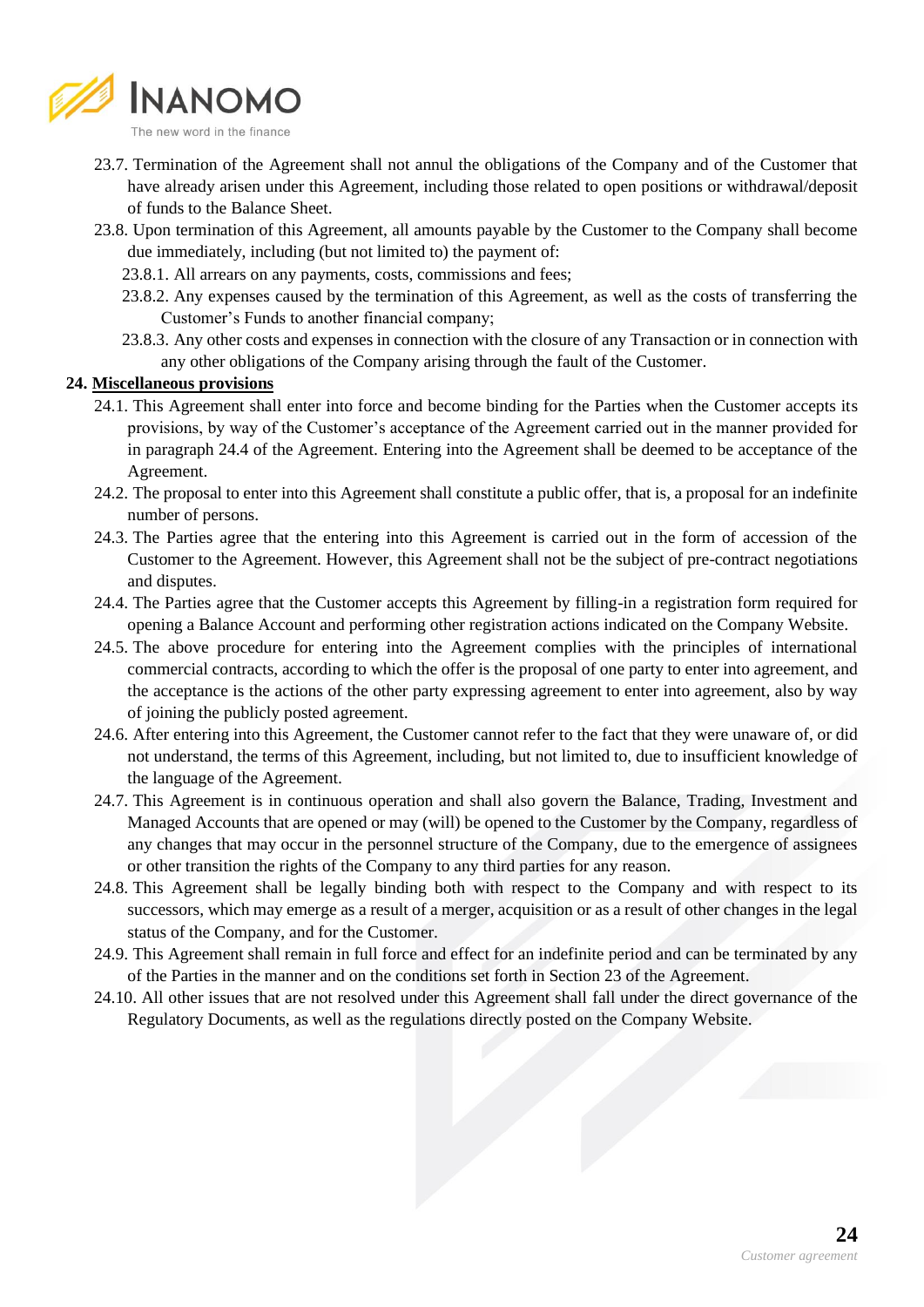

### **25. Terms and definitions**

The terms used in this Agreement the following terms have the following meaning:

**Balance account (Балансовый счет):** Customer's account with a unique number provided to each Customer who has accepted this Agreement.

**Investment Account (Инвестиционный счет):** non-trading account intended solely for depositing and withdrawing funds to the Managed Account. Each Managed Account owner has an Investment Account. An investment account can be used to withdraw and deposit funds only to the Managed Account associated with it.

**Investor (Инвестор):** participant of the Managed Account, a Customer of the Company.

**Customer (Клиент):** natural person or legal entity who has accepted this Agreement with the Company.

**Customer Terminal (Клиентский терминал):** software product or application. Through the Customer Terminal, the Customer can receive information on trading in financial markets (to the extent determined by the Company) in real time, conduct technical analysis of markets, carry out trading operations, place/change/delete orders, and receive messages from the Company.

**Company (Компания):** Inanomo Finance Ltd.

**Liquidation of a Managed Account (Ликвидация Управляемого счета):** closing of a current Managed Account at the initiative of the Manager or the Company.

**Inanomo Account (Учетная запись Inanomo):** special-purpose software and hardware complex where the Customer's identification data is stored and by means of which the Customer has the opportunity to generate notifications for the Company about sending documents and funds, transfer orders for withdrawing funds from the Customer's account, and also perform other operations to manage their Personal Cabinet. The Personal Cabinet is located on the Company Website in a special section that, in order to limit access and ensure the confidentiality of information, is equipped with special crypto-security tools.

**Investment transaction (Операция инвестирования):** the instruction given by the Customer to transfer funds from the Customer's Balance Account to their Investment Account linked to the Managed Account.

**Manager's Offer (Offer) (Оферта Управляющего счета (Оферта)):** a regular proposal by the Manager to potential Investors to invest in the Managed Account of the Manager on certain conditions.

**Computational time (Расчетное время):** daily, at 00:00 UTC, the time for collecting statistical data, making calculations and Investment transactions.

**Company website (Сайт Компании):** official website of the Company[, https://inanomo.com/.](https://inanomo.com/)

**Transaction (Сделка):** trading on international stock and over-the-counter markets performed by the Company at the Customer's instructuion.

**Investor's funds (Средства Инвестора):** the actual amount of the Investor's own funds held in the Managed Account.

**Manager's funds (Средства Управляющего):** the actual amount of the Manager's own funds held in the Managed Account.

**Trading Account (Торговый счет):** unique personalized log of all recorded transactions on the trading floor, which reflects completed transactions, open positions, non-market transactions and orders.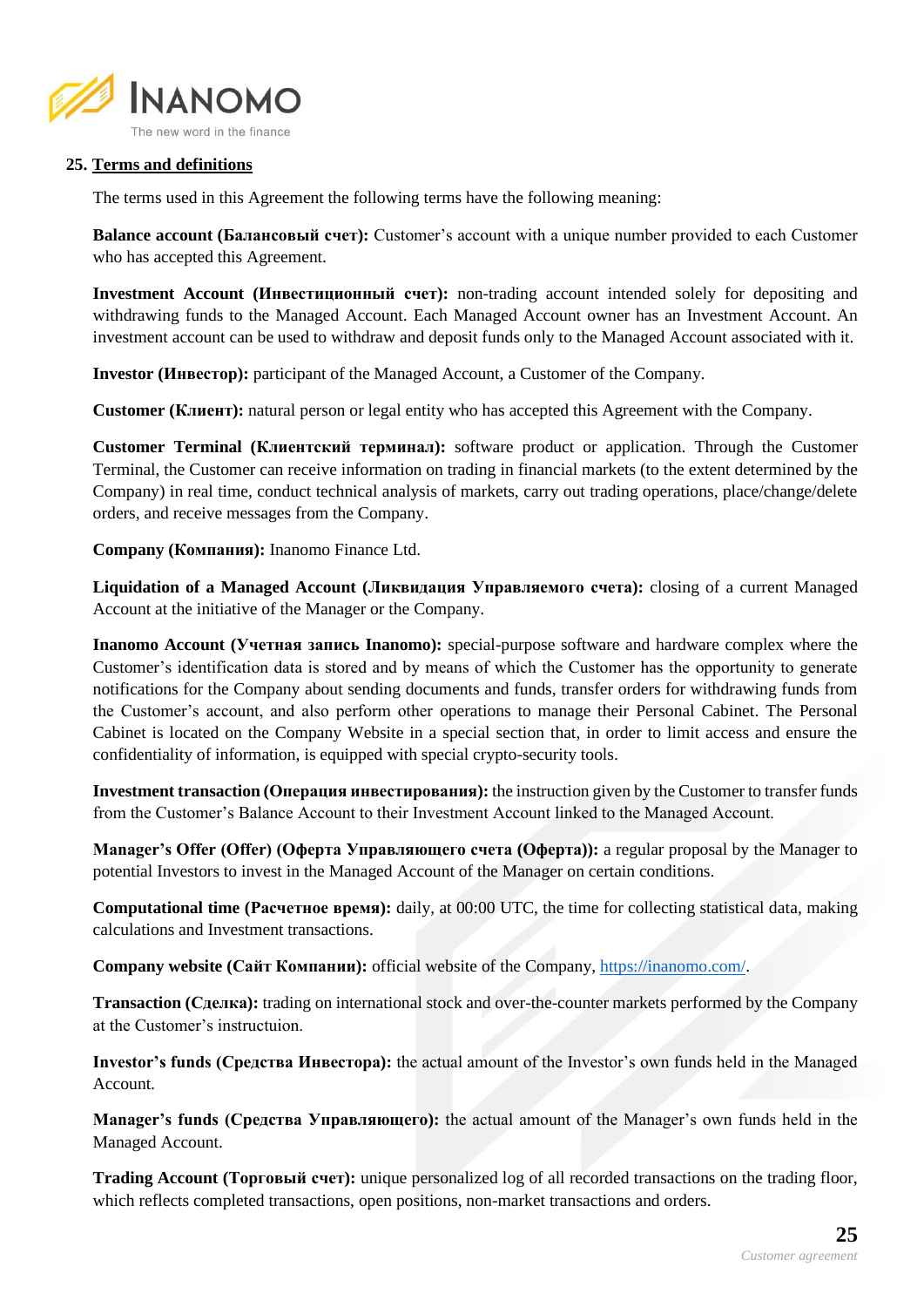

**Management (Управление):** execution by the Manager of speculative trading operations in the global financial markets with the Funds deposited on the Managed Account, in the interests of Investors and for consideration in the form of a share of the earned profit.

**Managed Account (Управляемый счет):** a trading account enabling the Manager to use own funds and Investors' pooled funds for the Management for profit.

**Manager (Управляющий):** participant of the Managed Account, the Company's Customer who has passed the accreditation procedure as a Manager of the Managed Account.

**Trading (investment) period (Торговый (инвестиционный) период):** period of time that is a multiple of one week during which the Manager manages the Managed Account.

**Asset (Активы)** means a Digital Asset or Fiat Currency.

**Available Balance (Доступный баланс)** means a Trader's Total Asset Value less any amounts held for Open Orders and fees.

**Base Asset (Базовый актив)** means the Asset being traded on the Order Book; the first Asset in the Trading Pair. For example, on the BTC-USD Order Book, BTC is the Base Asset and USD is the Quote Asset.

**Cancel-only Mode (Режим «Только отмена заявок»)** means that Traders cannot place new Orders. Traders are able to cancel open Orders. No Orders will be filled.

**Digital Asset (Цифровая валюта)** means a blockchain-based digital currency, app coin or protocol token which is offered for trading on Inanomo Marketplace and available to transfer into Inanomo Wallet.

**Fiat Currency (Фиатная валюта)** means a government-issued currency.

**Fill (Заполнение / Исполнение)** means a match of two Orders.

**Hold (Удержание)** means the setting aside of Assets allocated to an Order.

**Limit Order (Лимитный ордер)** means an Order to buy or sell a specified quantity of an Asset at a specified price.

**Market Order (Рыночный ордер)** means an Order to buy or sell a specified quantity of an Asset at the best available price of existing Orders on the Order Book.

**Order (Ордер)** means an instruction to buy or sell a specified quantity of the Base Asset at a specified price in the Quote Asset.

**Order Book (Книга ордеров)** means each order book on which Orders are placed for trading in a Trading Pair.

**Open Order (Открытый ордер)** means a Maker Order which has been posted but not Filled, canceled or expired, or a Stop Order which is currently active.

**Price-Time Priority (Приоритет цены и времени)** means that earlier in time Orders have priority over later Orders. See section 7.8.

**Quote Asset (Котируемый актив)** means the Asset in which trading is denominated on the Order Book; the second Asset in the Trading Pair. For example, on the BTC/USD Order Book, BTC is the Base Asset and USD is the Quote Asset.